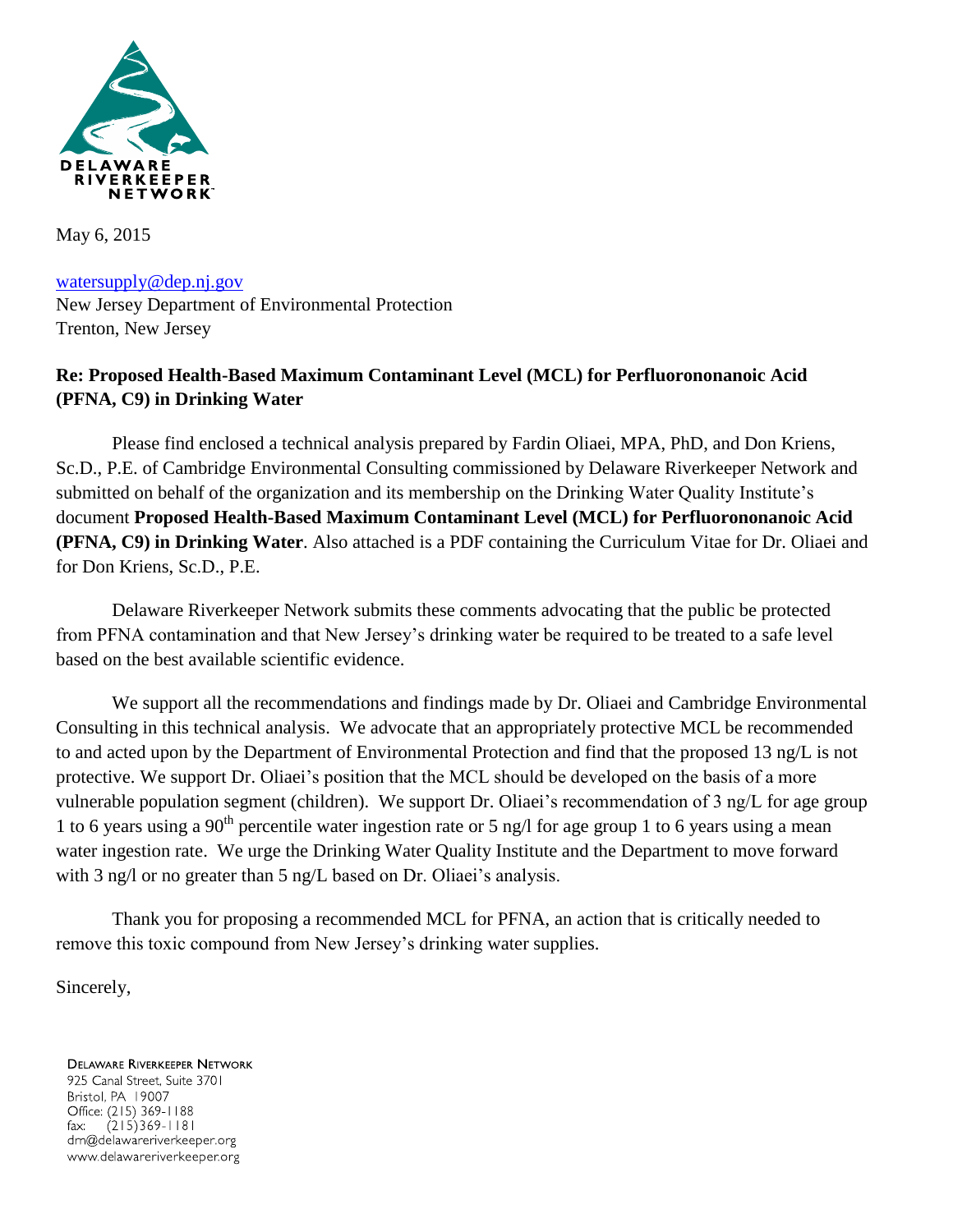Mayo K. von Rom

Maya van Rossum Tracy Carluccio the Delaware Riverkeeper Deputy Director

Trage Carriago

Attachments:

Technical Analysis of NJ Drinking Water Quality Institute Proposed Health-Based Maximum Contaminant Level (MCL) for PFNA in Drinking Water

Curriculum Vitae - Fardin Oliaei, MPA, PhD. and Don Kriens, Sc.D., P.E.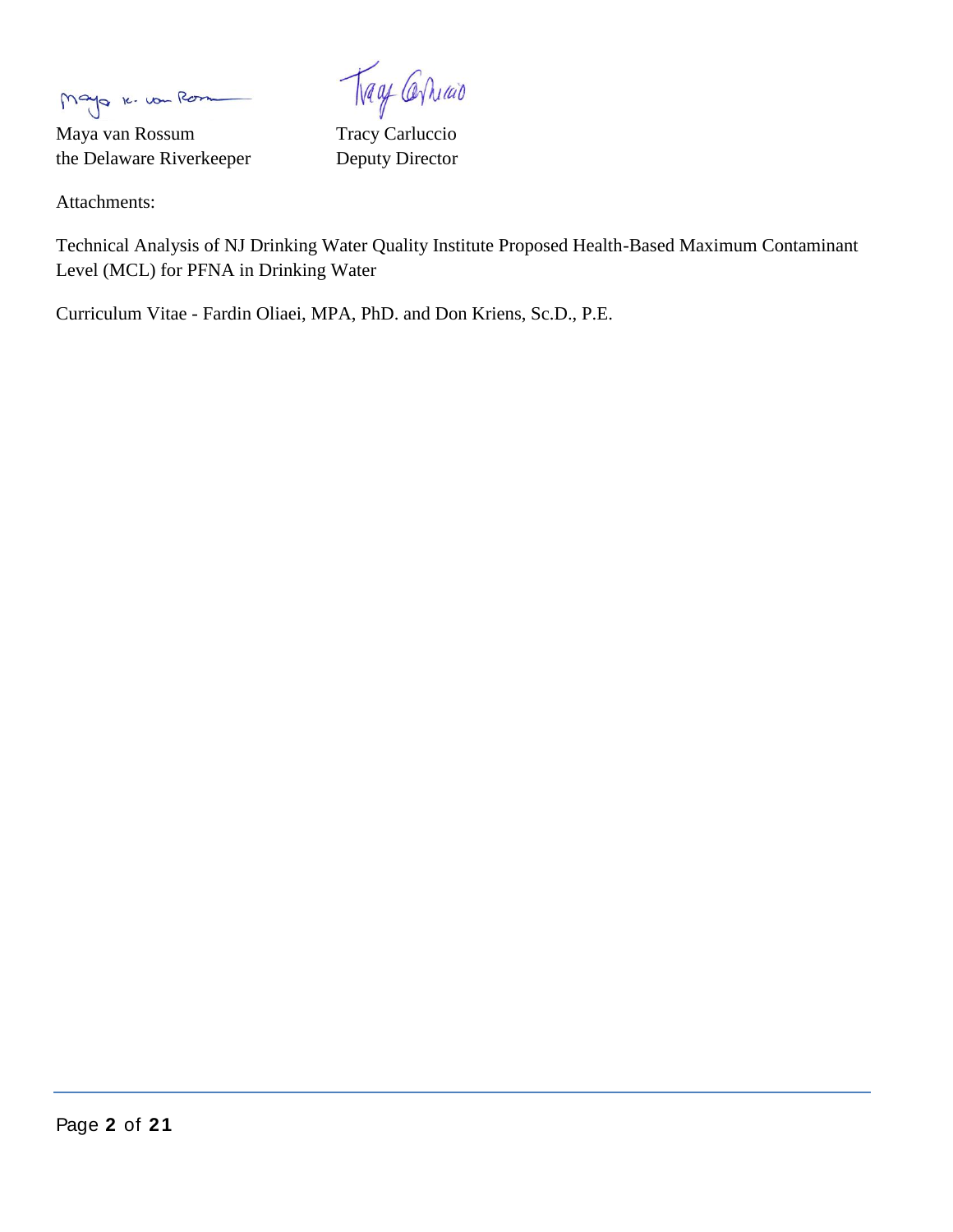# Technical Analysis of New Jersey Drinking Water Quality Institute

**Proposed Health-Based Maximum Contaminant Level (MCL) for PFNA in Drinking Water**

**prepared by** 

**Fardin Oliaei MPA, Ph.D.** 

**Don Kriens Sc.D., P.E.**

**Cambridge Environmental Consulting**

**May 5, 2015**

**PREFACE**

Page **3** of **2 1**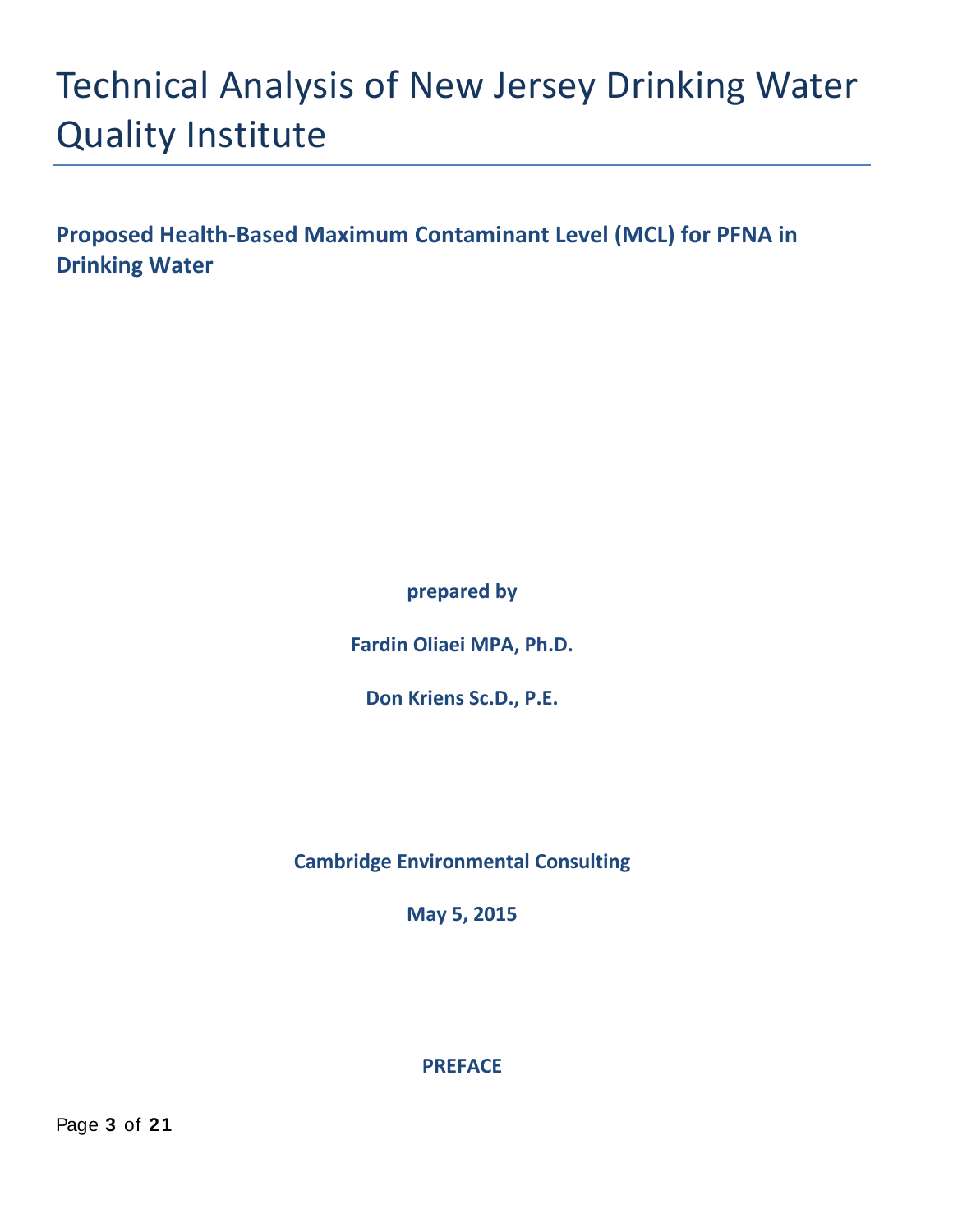The opinions in this report are stated to a reasonable degree of scientific probability. The methods and principles used in forming these opinions are generally accepted within the scientific community, and are consistent with their regular application within the scientific community. Qualifications of the authors, including publications where applicable, are summarized in the attached resumes. We reserve the right to modify or supplement opinions stated in this report.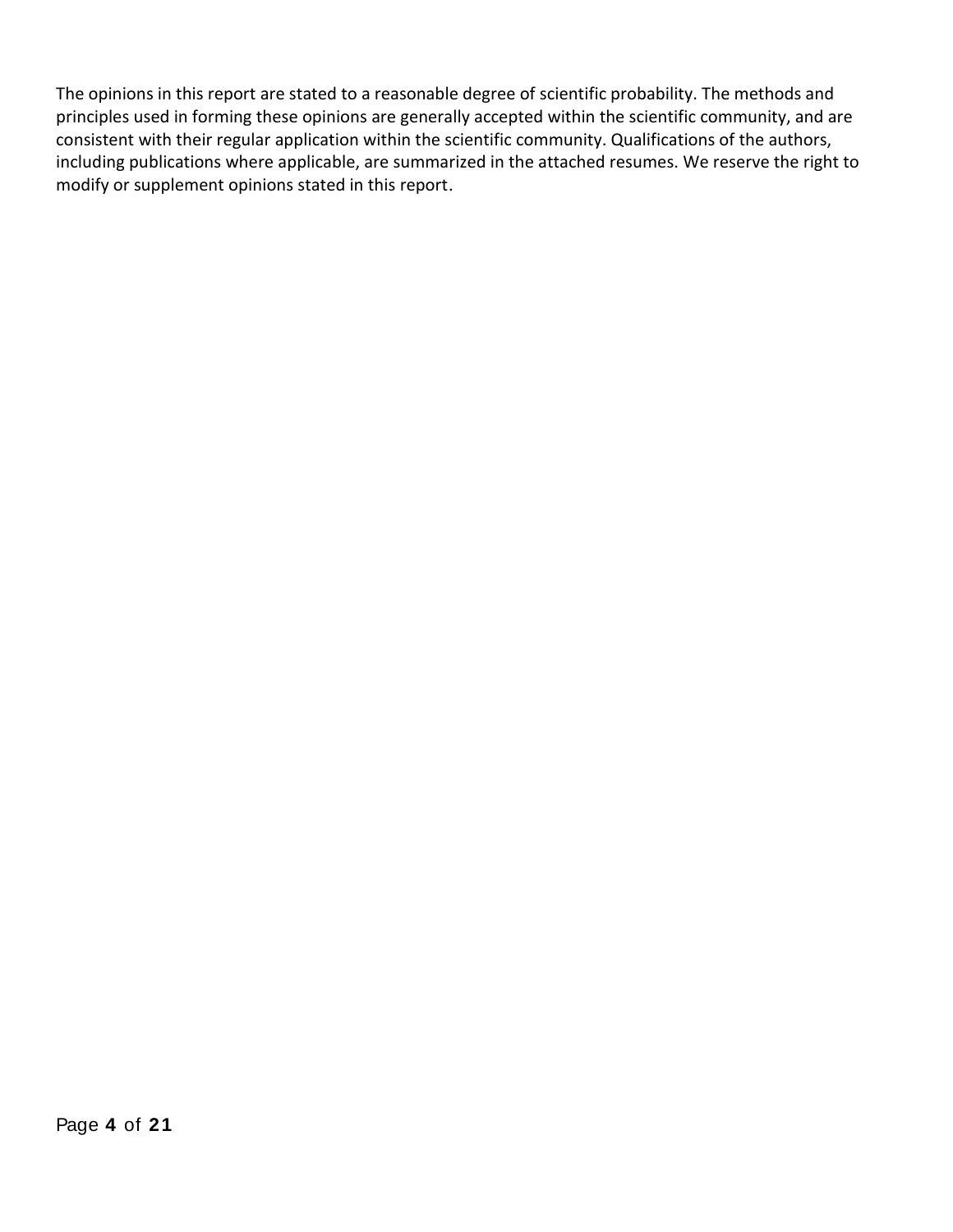# **Technical Analysis of Proposed NJDWQI Health-Based Maximum Contaminant Level (MCL) for Perfluorononanoic Acid (PFNA)**

**by**

#### **Cambridge Environmental Consulting**

#### *Executive Summary*

We conclude that the proposed drinking water MCL of 13 ng/L for PFNA is not protective. The criterion should be developed on the basis of a more vulnerable population segment (children), based on animal studies, and epidemiologic evidence that associate negative health effects in children due to PFNA exposures. We propose that the MCL at a minimum be revised to 5 ng/l based on children age group 1-6 (using a mean water ingestion rate), and preferably to 3 ng/l for children age group 1-6 (using a 90<sup>th</sup> percentile water ingestion rate). Using a 90<sup>th</sup> percentile ingestion rate is consistent with updated EPA default criteria applied to adult exposure assessments.

#### *Introduction*

This is a summary of our analysis and evaluation of the proposed health based maximum contaminant level (MCL) for PFNA in drinking water developed by the New Jersey Drinking Water Quality Institute (NJDWQI), as described in its report Health-Based Maximum Contaminant Level Support Document: Perfluorononanoic Acid (PFNA), dated March 31, 2015, hereinafter referred to as the Report.

The presence of PFNA in New Jersey water supplies is of high concern because of unusual high concentrations in groundwater and surface water within the Delaware River Watershed. According to water sampling analysis conducted by the Delaware River Basin Commission (DRBC), PFNA had the highest concentrations of any PFCs sampled during monitoring of 2007-2009. The highest level of PFNA (976 ng/L) was found in the lower part of Delaware River at Paulsboro, near the Solvay plant. To our knowledge, this is the highest level of PFNA ever reported in surface water, worldwide. PFNA was also found at a very high level (96 ng/L) in a raw groundwater sample at the Paulsboro Water Department in 2009. In 2013 PFNA was found at 140 ng/L in raw water and 150 ng/L in finished water in this well in Paulsboro. To our knowledge this is these are highest levels of PFNA in drinking water reported in studies, worldwide.

Drinking water contamination is one of the most important PFNA human exposure routes. PFNA is known to be persistent and bioaccumulative with a long half-life in humans, and causes some toxic effects similar to PFOA, but at lower doses (ATSDR 2009). Human epidemiologic and animal data suggest potential health risks from drinking water exposures.

The MCL for PFNA was derived by quantifying a point of departure defined as the BMDL (benchmark dose 95<sup>th</sup> percentile lower confidence interval) in dose-response modeling, using pregnant mice PFNA serum levels (at selected PFNA dose) and increase in liver weights. The benchmark response used was a 10% increase in mean liver weight of pregnant control mice. The analysis is based on a study by Das et. al. 2015,

Page **5** of **2 1**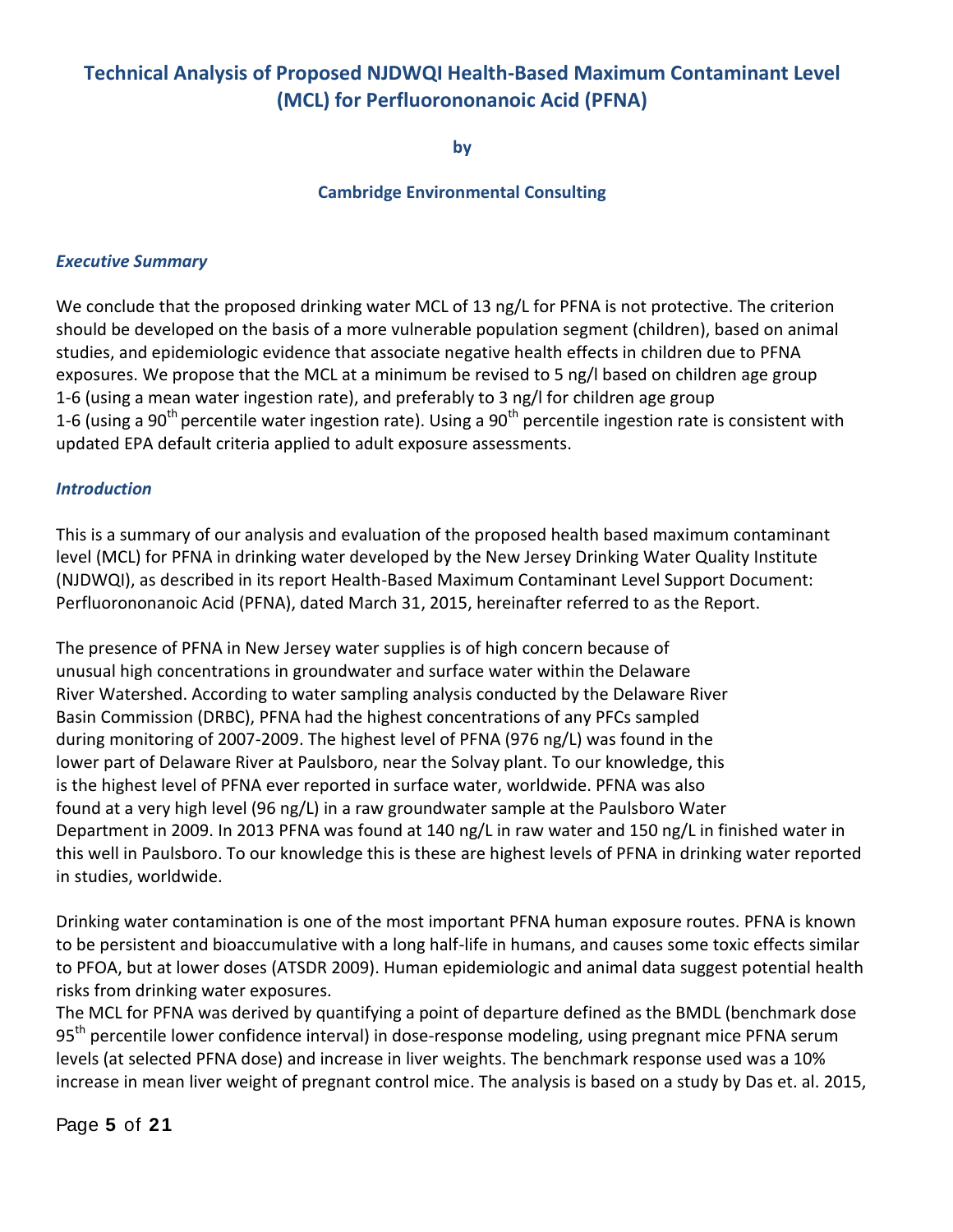the only study available where dose-response data allows quantification of a BMDL (Das 2015). Using USEPA Benchmark Dose Modeling Software 2.40 a BMDL of 5200 ng/ml was selected as the POD, pursuant to finding the best fit of the model using statistical criteria in the BMD software. We concur with the approach used and also determined a 5200 ng/ml BMDL as a point of departure.

# *Uncertainty Factors (UFs)*

In its interim draft PFNA groundwater criterion the New Jersey Department of Environmental Protection (NJDEP) had proposed a cumulative UF (CUF) of 300. This is revised in the NJDWQI MCL for drinking water to a CUF of 1000. This is based on a UF of 10 for intraspecies differences (human variation), a UF of 10 for extrapolation from non-chronic to chronic, a UF of 3 for incomplete database (notably for the lack of carcinogenic studies), and a UF of 3 (3.16) for extrapolation from animal to human (interspecies) for toxicodynamic differences.

Given that the target tissue is blood serum level we concur that toxicokinetic differences between species (human and test animals) is accommodated and therefore no UF is needed for toxicokinetic interspecies extrapolation. This is consistent with EPA's position: "interspecies differences in TK are defined as differences in the external dose

producing the same level of the dose metric in the target tissue of interest in test animals" (USEPA 2014).

A UF of 10 for the lack of data versus a UF of 3 could be viewed as appropriate since there is a lack of carcinogenic test information. If we use a 10 for lack of data then the CUF would be 3000. However, uncertainty values chosen are inherently subject to bias and a resultant calculation can go both ways – either towards a conservative or a less conservative result. We have no scientific basis to assign a more conservative value for lack of data, underscoring use of professional judgment where a UF of 3 and 10 are often equivalently applied in risk assessments for lack of data. In this case we concur with a UF of 3 for lack of data and a CUF of 1000, which is consistent with CUF's commonly applied in other health risk assessments for non-carcinogenic endpoints.

#### *Serum:Water Ratio*

We disagree with the use of a central tendency (median) value for the serum:drinking water ratio, presumably using the PFOA ratio of 100:1 and multiplying by a factor of 2, based on limited data that the human half-life of PFNA is at least 2 times that of PFOA. NJDWQI Report also indicates that the half-life of PFOA is higher in children. The central tendency of 200:1 used here is inconsistent with upper percentile exposure values used by USEPA in its assessments. Therefore, 200:1 represents a less protective and nonconservative ratio.

#### *Relative Source Contribution Factor*

Although derivation of a RSC based on chemical-specific exposure data improves accuracy, we disagree with the basis used in NJDWQI's analysis to determine an RSC of 0.50 for PFNA. We find that potential PFNA exposures from local sources other than drinking water, such as locally grown vegetables, recreationally caught fish, and indoor contamination, in areas and regions with known PFC contamination, were not fully taken into account.

Page **6** of **2 1**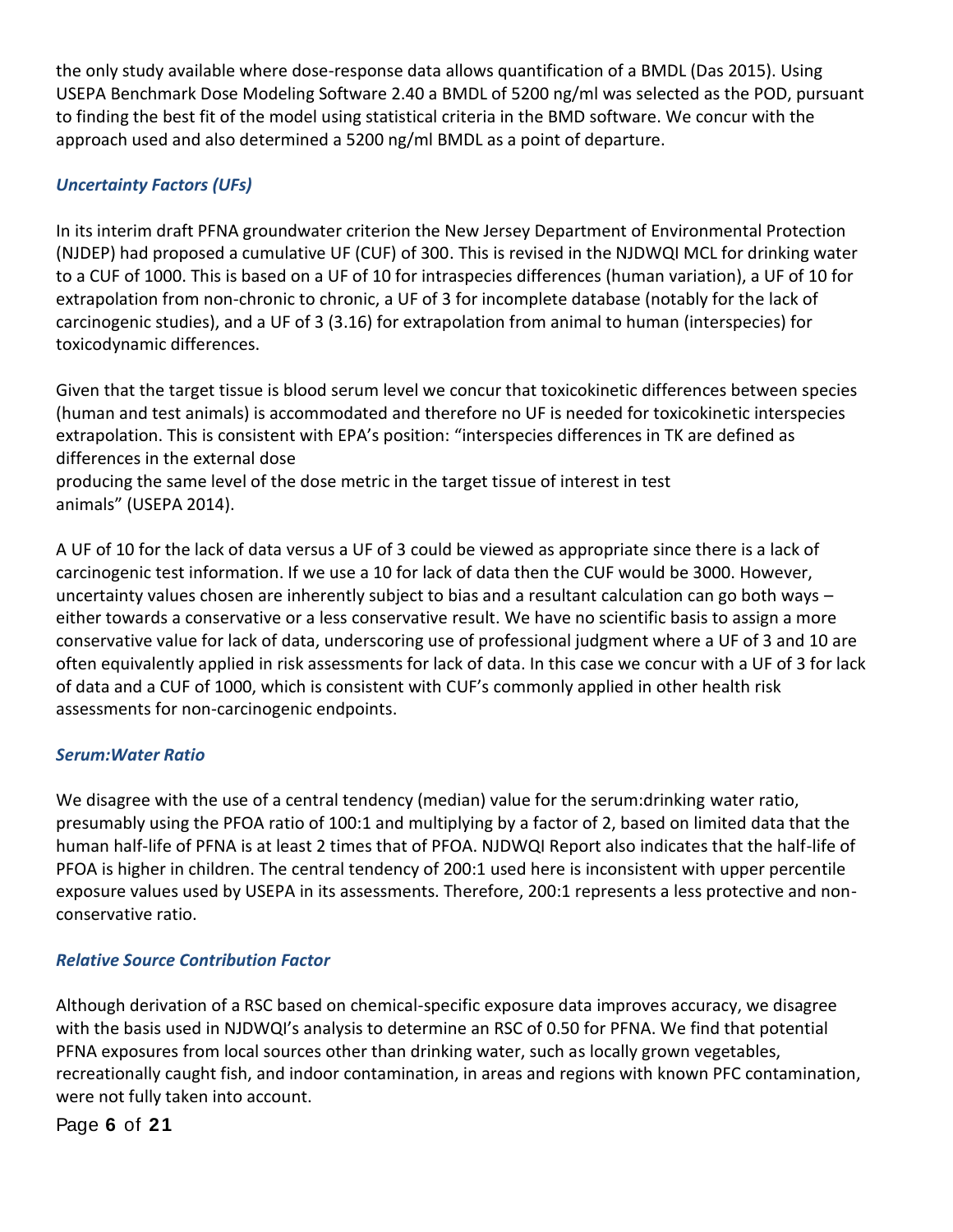NJDWQI proposes to use the upper tail (95<sup>th</sup> percentile) of the U.S. population distribution of PFNA serum concentration (NHANES 2011-2012) as a surrogate for non-drinking water sources, including food, soil, air, water, and consumer products. Although the  $95<sup>th</sup>$  percentile is an upper percentile of PFNA serum distribution in the normal population (uninfluenced by contaminated drinking water), it is not necessarily representative of individuals exposed to non-drinking water sources of PFCs in known "local" PFC contaminated regions/areas. The variability of national PFNA serum levels is likely due to withinpopulation pharmacokinetic differences. Humans respond differently to the same or similarly dosed chemical exposures based on exogenous and intrinsic factors, as well as life stages, which would affect PFNA serum levels. Therefore, the 95<sup>th</sup> percentile serum PFNA may not be singularly representative of an upper level of serum concentrations associated with non-drinking water inputs of PFNA. In addition, the 95<sup>th</sup> percentile serum as a surrogate for non-drinking water inputs is very unlikely to be representative in areas where PFC contamination has been shown to be present.

NJDWQI formulates a basis that non-drinking water PFNA sources in the area/region are negligible because "the most recent data (PFNA analysis of white perch and channel catfish from locations on the Delaware River in the vicinity of communities where drinking water is contaminated with PFNA) do not suggest elevated exposures from recreationally caught fish in communities where PFNA is present in drinking water" (NJDWQI 2015). Based solely on this analysis NJDWQI assumes that the 95th percentile U.S. population PFNA serum level of 2.54 ng/mL represents a reasonable and protective estimate of total non-drinking water exposure. This reasoning is not supportable. First, we note that only two species (white perch and channel catfish) were tested for PFNA in the Delaware River, hardly representative of all recreational fish potentially contaminated with PFNA and consumed. Presumably, analysis was limited to white perch and channel catfish since they are on fish consumption advisories for other contaminants (PCBs) in the Delaware River. In fact, the Delaware River Basin Commission (DRBC) states that data collected for these fish are used to track the progress of PCB TMDLs established by the U.S. EPA in 2003 (DRBC 2012).

A number of fish species need to be tested in rivers to determine the extent of PFC contamination and risk to consumers. Researchers have found widely varying PFC levels in fish within and between species, and bioaccumulation factors for PFCs (PFOS) vary greatly from study to study and among species within studies (Oliaei 2006; MPCA 2010; Oliaei 2012). Researchers have found that PFC concentrations do not necessarily increase with trophic position. In Minnesota the following levels of increasing levels of PFOS have been found in some of the fish tested: (channel catfish < walleye < carp <bluegill < white bass < smallmouth bass) (McCann 2007). For example, bluegill in Mississippi River locations are generally low in environmental contaminants (PCB, Hg) but have relatively high PFOS levels, generally much higher PFOS levels than fish at higher trophic levels. In Alabama (Bakers Creek and the Tennessee River) PFOS in channel catfish were 7 to 886 times lower than PFOS found in largemouth bass (Sass).

NJDWQI analysis disregards other non-drinking water sources in its calculation of a RSC. In areas with known PFC contamination, researchers have also found a significant positive association between serum PFC (PFOA) levels and home-grown vegetable consumption after adjusting for water (PFOA) concentrations, suggesting that locally grown food may be an important source of exposure (Hoffman 2011). This association was also found in other studies (Bartell 2010; Steenland 2009). We would expect a similar pattern with PFNA.

Page **7** of **2 1**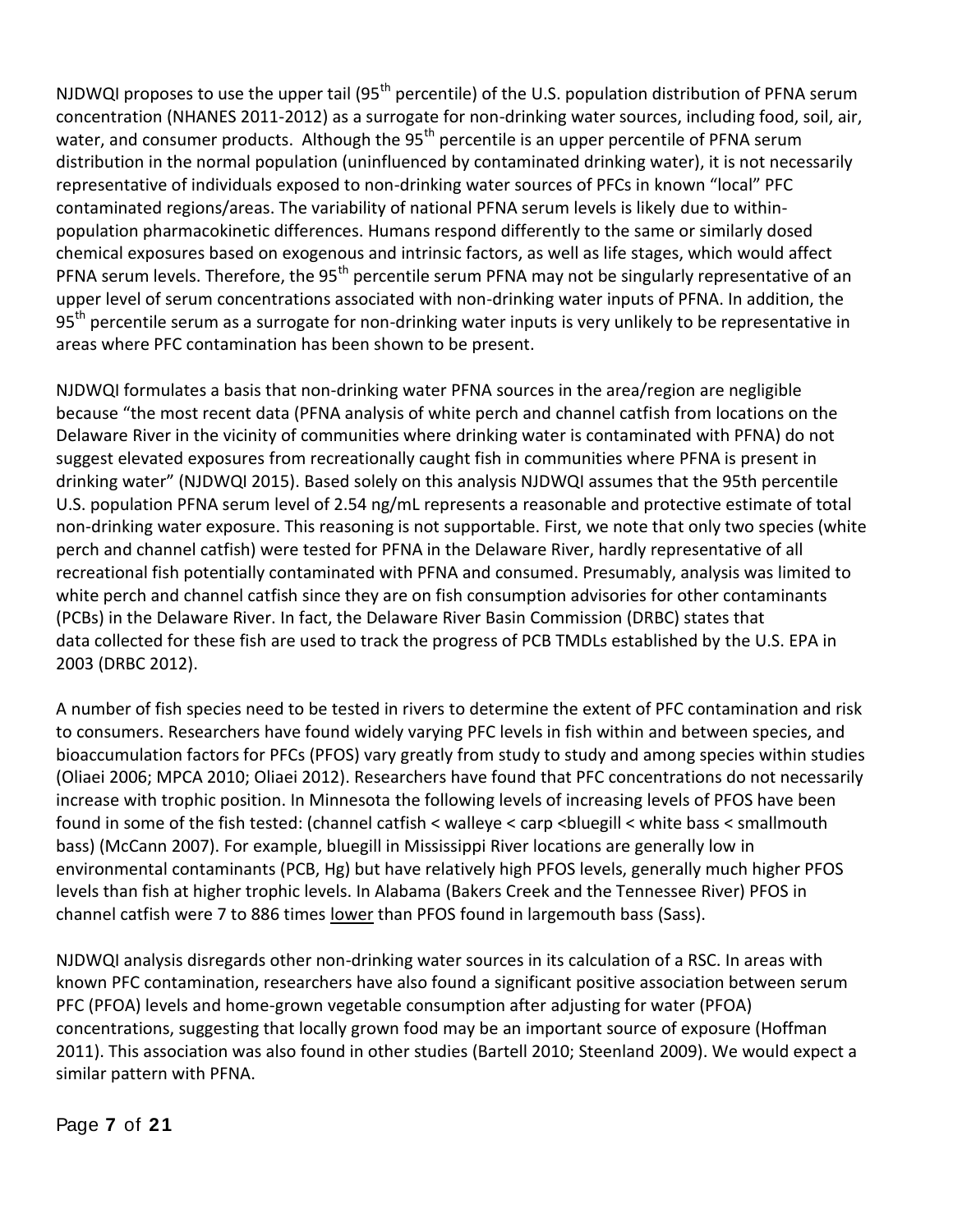It is illogical to conclude that the lack of PFNA in only two fish species tested is representative of all nondrinking water inputs (locally grown food, fish consumed, indoor air, etc.) in areas where known PFC contamination has occurred. An RSC of 0.50, based solely on the assumption that background U.S. PFNA serum levels (95<sup>th</sup> percentile) represent non-drinking water sources, is cursory and overlooks other potential local PFNA inputs.

We conclude that NJDWQI has not supported a data-driven RSC alternative to the default RSC of 0.20, and therefore the default RSC of 0.20 should continue be used in the MCL calculations, until such time data is available to formulate a data-driven RSC.

#### *PFNA Toxicity and Unknowns*

PFOA exposures have been associated (probable links) in epidemiologic studies with several health endpoints including increased cholesterol, ulcerative colitis, thyroid disease, reduction in vaccine response, and hyperuricemia (Steenland 2009; Steenland 2013; Lopez-Espinosa 2012; Steenland 2010; Looker 2013). PFCs, including PFOA and PFNA, have been found to be associated with a lower percentage of sperm with coiled tails, a measure of sperm quality (Louis 2015). *In utero* exposure to PFOA has also been found to be associated with lower adjusted sperm concentration and total sperm count (Vested 2013). Although PFNA is a close homologue of PFOA we do not know whether these human health endpoints are also associated with PFNA exposure.

We also do not know whether PFNA causes cancer in test animals because carcinogenic studies have not been undertaken, although PFOA and PFOS have been shown to cause tumors in rats (Sibinski, 1987; Biegel 2001; Thomford 2002). We do have epidemiologic evidence of significant associations between higher PFOA serum levels and testicular, kidney, prostate, and ovarian cancers and non-Hodgkin lymphoma (Vieira 2013). We also know that at least for some testing endpoints, such as reproductive and developmental, that PFNA, a one-carbon higher carboxylate than PFOA, is a more potent toxicant than PFOA (Das 2015; Wolf 2010), which, as the NJDWQI Report states, "is likely related to its greater intrinsic potency and longer persistence in the body" (NJDWQI 2015).

Studies that include PFNA have found it to be significantly associated with increases in total cholesterol. As stated in the NJDWQI Report; "epidemiologic data provide evidence of consistency, specificity, and exposure-response for PFNA and increased total cholesterol, although data on temporal relationship and strength of an association are limited." The NJDWQI Report further states: "The possibility that PFNA causes increased cholesterol is further supported by evidence from epidemiology studies of PFOA, a closely related compound with similar toxicological effects. The epidemiology database for PFOA includes multiple studies of different designs in the general population, communities with drinking water exposure, and workers with occupational exposure, and suggests that a causal relationship may exist between PFOA and increased cholesterol" (NJDWQI 2015). We note that although a conclusion of causality between PFNA and increased cholesterol cannot be made since the evidence is based on epidemiologic studies, the evidence for the association is nevertheless very strong.

As discussed in the NJDWQI Report, although only one study found evidence of a significant positive association with thyroid stimulating hormone (TSH) and PFNA serum levels (Webster 2014), and 10 other studies found a null association, in our view the Webster study is more meaningful since it was a prospective birth cohort study. Considering the hierarchy of evidence, cohort studies, which establish a

Page **8** of **2 1**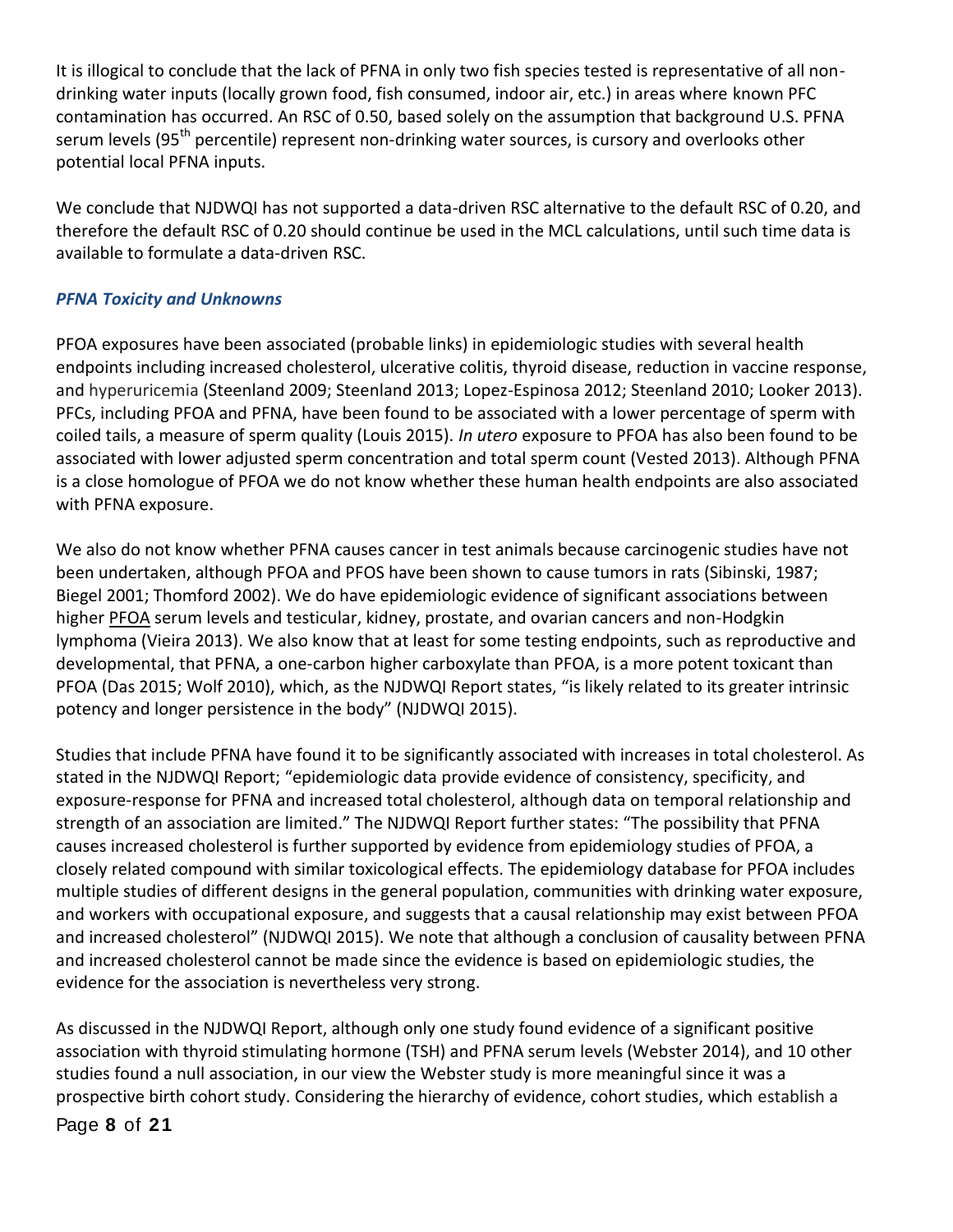temporal relationship between exposures and outcome, are considerably more valuable than crosssectional studies in determining outcomes.

#### *Applying the MCL to a Vulnerable Group*

As stated in USEPA guidance, in part, sensitive life stages should be considered explicitly in the risk assessment when sufficient data are available (USEPA 2005).

PFCs have been shown to be significantly associated with some health effects in children. In a epidemiologic study by Lopez-Espinosa of thyroid function and PFAAs in children living near a chemical plant, serum PFOS and PFNA concentrations were significantly associated with slightly higher levels of thyroid hormone  $TT_4$  in children 1-17 (Lopez-Espinosa 2012). For PFNA the study found that interquartile contrasts of 1.2 to 2.0 ng/mL were both associated with a 1.1% increase in TT<sub>4</sub> (95% CI: 0.7, 1.5) in children 1-17. The association remained after adjustment for PFOS, also found to be associated with increased  $TT_4$ levels. It should be noted that increased  $TT_4$  in this study was not associated with subclinical hypothyroidism. Yet an association between PFNA and increases in thyroid hormones is of concern, considering their importance to cognitive function in children and the adolescent brain. This study also found a significant association between thyroid disease (usually hypothyroidism) and serum PFOA levels (OR 1.44; CI 1.02, 2.03).

Other studies on children have shown health impacts from PFC exposures. Significant increases in total cholesterol and LDL cholesterol were linearly and positively associated (p < .001) with PFOA and PFOS serum concentrations in a large study of 12,476 children (Frisbee 2010). PFNA was not evaluated in that study. However, again, as noted in the NJDWQI Report "epidemiologic data provide evidence of consistency, specificity, and exposure-response for PFNA and increased total cholesterol" (NJDWQI 2015). It is reasonable, therefore, to expect similar associations in increased total cholesterol and PFNA exposures in children.

Given that the carcinogenic potential of PFNA is unknown and that the MCL is based solely on one doseresponse study in pregnant mice, we believe that a margin of safety should be applied to the MCL derivation. This is further supported by a finding in another study (with no dose-response data) that suggests a more sensitive endpoint than increased liver weight in the mice study and greater toxicity to the liver (rats) due to histological changes, including necrosis (Stump 2008).

We believe that the MCL should be calculated on the basis of the more vulnerable group of children. This is based, in part, on the potential vulnerability to early childhood exposures of contaminants with later manifestation of health impacts, epidemiologic evidence that PFNA is associated with level of hormones in children, and our inability to observe and quantify developmental exposures and their impact on later life disease incidence.

Accordingly, we propose that the MCL be derived for a children group 1-6 as follows.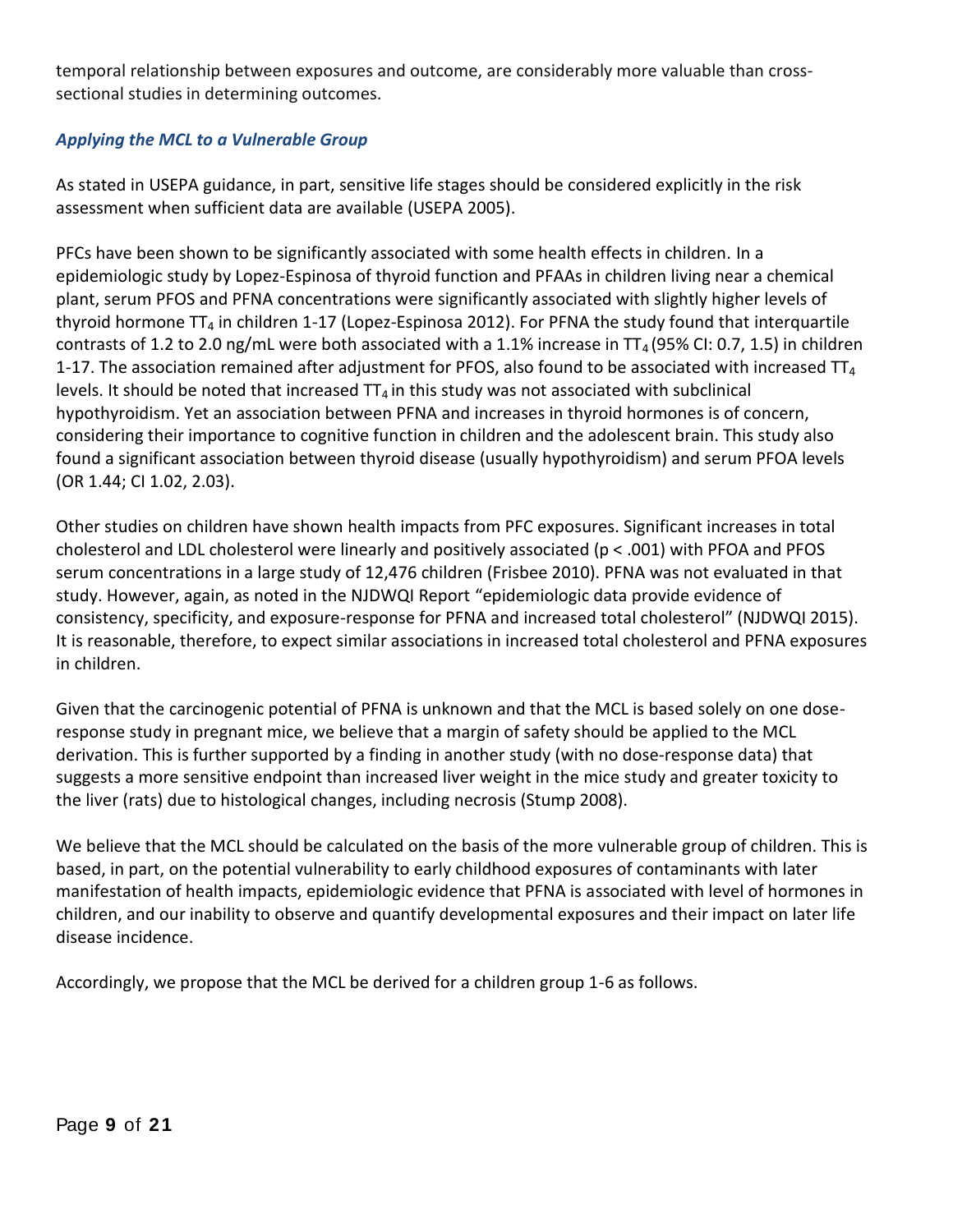#### *Proposed Revision for MCL*

#### Summary of variables used and values

| <b>BMDL</b>               | POD of 5200 ng/ml                               |
|---------------------------|-------------------------------------------------|
| <b>CUF</b>                | 1000                                            |
| <b>RSC</b>                | 0.20                                            |
| Serum:water ratio         | 200:1                                           |
| default adult body weight | 80 kg per USEPA                                 |
| default adult intake      | 3L at 90 <sup>th</sup> percentile per USEPA     |
| children body weight      | 16.8 <sub>kg</sub>                              |
| children intake           | 0.69 L mean, 1.19 L 90 <sup>th</sup> percentile |

#### Adult Calculation

Based on a BMDL (POD) of 5200 ng/l, cumulative UF of 1000, the default RSC 0f 0.20 versus a proposed RSC of 0.50, and a central tendency serum:water ratio of 200:1, we calculate an adult MCL as:

target serum level =  $5200$  ng/ml =  $5.2$  ng/ml 1000 UF

Increase in human serum level that can result from drinking water exposure only:

5.2 ng/ml x 0.20 RSC = 1.04 ng/ml  $(1040 \text{ ng/L})$ 

#### $MCL = \frac{1040 \text{ ng/L}}{1040 \text{ mg/L}} = 5.2 \text{ ng/L} (5 \text{ ng/l}) ADULT$ 200:1 serum:water

#### Children (age 1-6)

Using a 5.2 ng/L MCL adult, revised EPA default values of daily water intake at 3L/day (90<sup>th</sup> percentile) and adult mean body weight at 80 kg (EPA 2014), the daily allowable mass intake of PFNA is calculated as:

5.2 ng/L x 3L/day default = 0.975 ng/kg/day allowable daily intake 80 kg x 0.20 RSC

To extrapolate to children age group 1-6 we use the same allowable mass intake of 0.975 ng/kg/day and calculate a MCL using a mean child body weight of 16.8 kg and mean child water intake of .69 L/day. (These values were determined using EPA 2011 Exposure Factor Handbook data, taking smaller increments of age groups and gender, combined by weighting the means of group increments, and pooling variances to determine means and standard deviations.)

#### 0.975 ng/kg/day x 16.8 kg x 0.20 RSC = **4.75 ng/l MCL (5 ng/l) CHILDREN 1-6** .69 L/day (mean value)

Following the EPA's default criteria of the 90<sup>th</sup> percentile distribution of water intake, we found a 1.19

Page **1 0** of **2 1**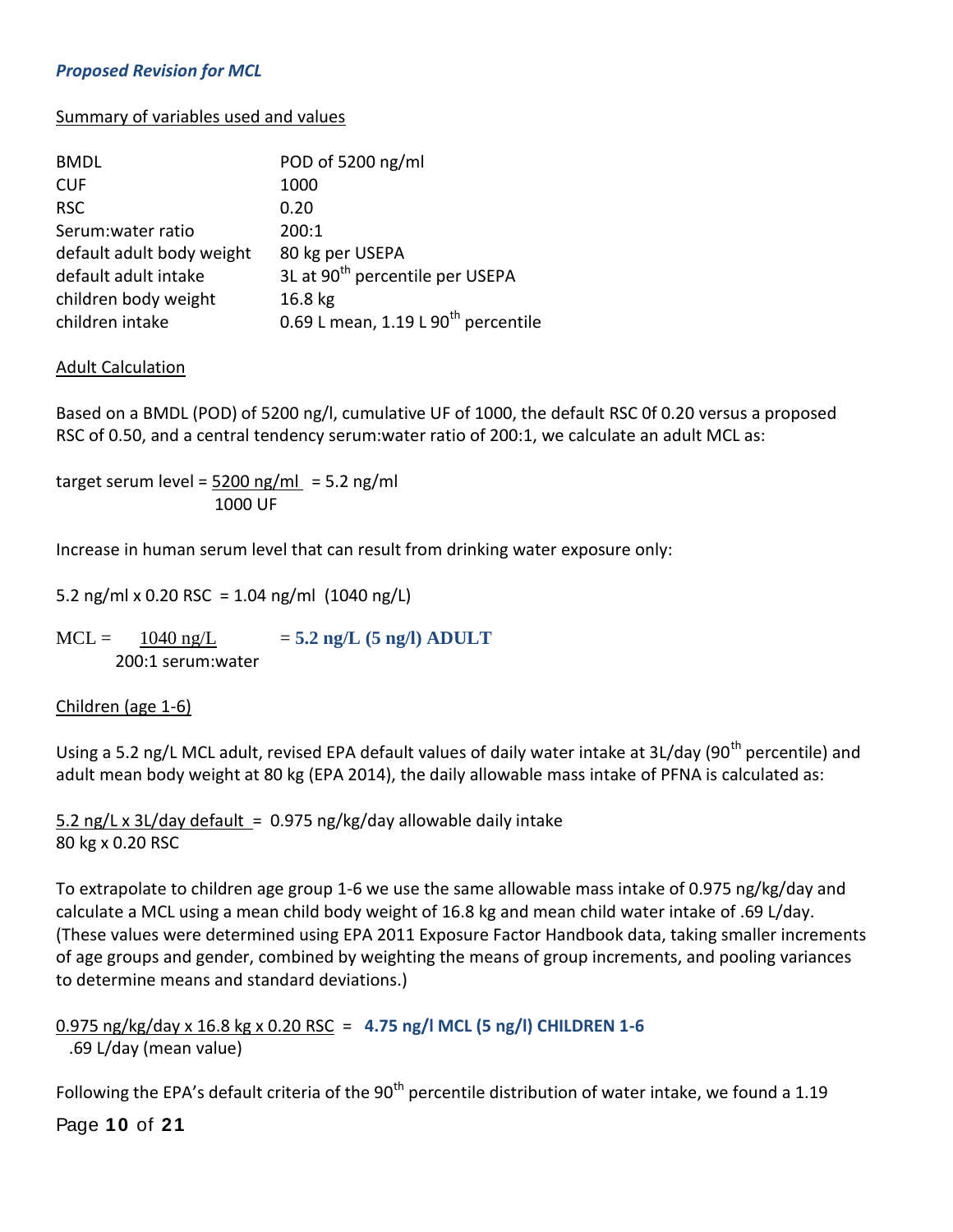L/day water ingestion rate for children 1-6 at the  $90<sup>th</sup>$  percentile, based on our derivation of a lognormal distribution of water intakes for this combined age group, as shown in the graph below.



Graph: Lognormal Distribution of Water Intakes for Children Group Ages 1-6

Accordingly,

0.975 ng/kg/day x 16.8 kg x 0.20 RSC = **2.75 ng/l MCL (3 ng/l) CHILDREN 1-6**

1.19 L/day (90<sup>th %</sup>)

**We propose that the MCL be revised to 5 ng/l, and preferably to 3 ng/l, based on protection of children 1-6.**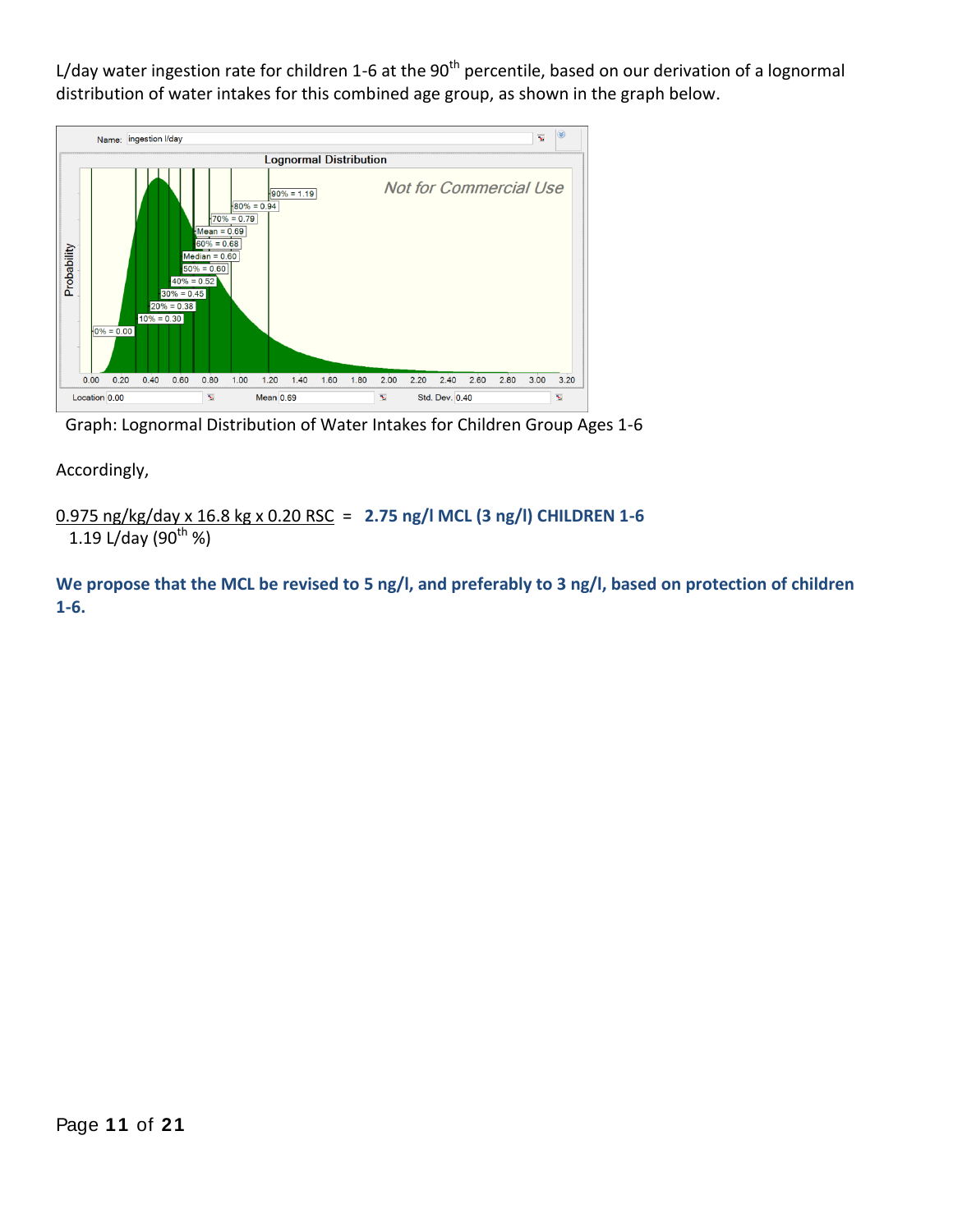#### **References**

ATSDR (Agency for Toxic Substances and Disease Registry) 2009, Draft toxicological profile for perfluoroalkyls, US Department of Health and Human Services, May 2009

Bartell S, Calafat A, Lyu C, Kato K, Ryan B, Steenland K (2010). Rate of Decline in Serum PFOA Concentrations after Granular Activated Carbon Filtration at Two Public Water Systems in Ohio and West Virginia. Environmental Health Perspectives, volume 118, number 2, February 2010.

Biegel, L.B., Hurtt, M.E., Frame, S.R., O'Connor, J.C., Cook, J.C. (2001) Mechanisms of extrahepatic tumor induction by peroxisome proliferators in male CD rats. Toxicol. Sci. 60, 44– 55.

Das, K.P., Grey, B.E., Rosen, M.B., Wood, C.R., Tatum-Gibbs, K.R., Zehr, R.D., Strynar, M.J., Lindstrom, A.B., Lau, C. (2015). Developmental toxicity of perfluorononanoic acid in mice. Reproductive Toxicology 51:133- 144.

DRBC (Delaware River Basin Commission) 2012. DRBC Newsletter, Dec. 2012.

Frisbee S, Shankar A, Knox S, Steenland K, Savitz D, Fletcher T, Ducatman A, (2010). Perfluorooctanoic Acid, Perfluorooctanesulfonate,and Serum Lipids in Children and Adolescents. ARCH PEDIATR ADOLESC MED/VOL 164 (NO. 9), SEP 2010.

Hoffman K, Webster T, Bartell S, Weisskopf M, Fletcher T, Vieira V, (2011). Private Drinking Water Wells as a Source of Exposure to Perfluorooctanoic Acid (PFOA) in Communities Surrounding a Fluoropolymer Production Facility. Environmental Health Perspectives, volume 119, number 1, January 2011.

Lopez-Espinosa M, Monda D, Armstrong B, Bloom M, Fletcher T (2012). Thyroid Function and Perfluoroalkyl Acids in Children Living Near a Chemical Plant. Environmental Health Perspectives, vol 120, no. 7, July 2012.

Looker et. al. (2013) Influenza vaccine response in adults exposed to perfluorooctanoate (PFOA) and perfluorooctanesulfonate (PFOS). Toxicological Sciences, Nov. 2013.

Louis G, Chen Z, Schisterman E, Kim S, Sweeney A, Sundaram R,Lynch C, Gore-Langton R,4 Barr D, (2015). Perfluorochemicals and Human Semen Quality: The LIFE Study. Environmental Health Perspectives, vol 123, no 1, Jan 2015.

McCann J, Kelly J, Solem L, (2007), Perflourochemicals in Fish Fillets from Minnesota Poster Presented at the National Forum on Contaminants in Fish, July 2007.

MPCA (Minnesota Pollution Control Agency) 2010. Mississippi River Pool 2 Intensive Study of Perfluorochemicals in Fish and Water: 2009, Mar 2010. NJDWQI (New Jersey Drinking Water Quality Institute) (2015), Health-Based Maximum Contaminant Level Support Document: Perfluorononanoic Acid (PFNA). March 2015.

Page **1 2** of **2 1** Oliaei F, Kriens D, Kessler K, (2006). Investigation of Perfluorochemical (PFC) Contamination in Minnesota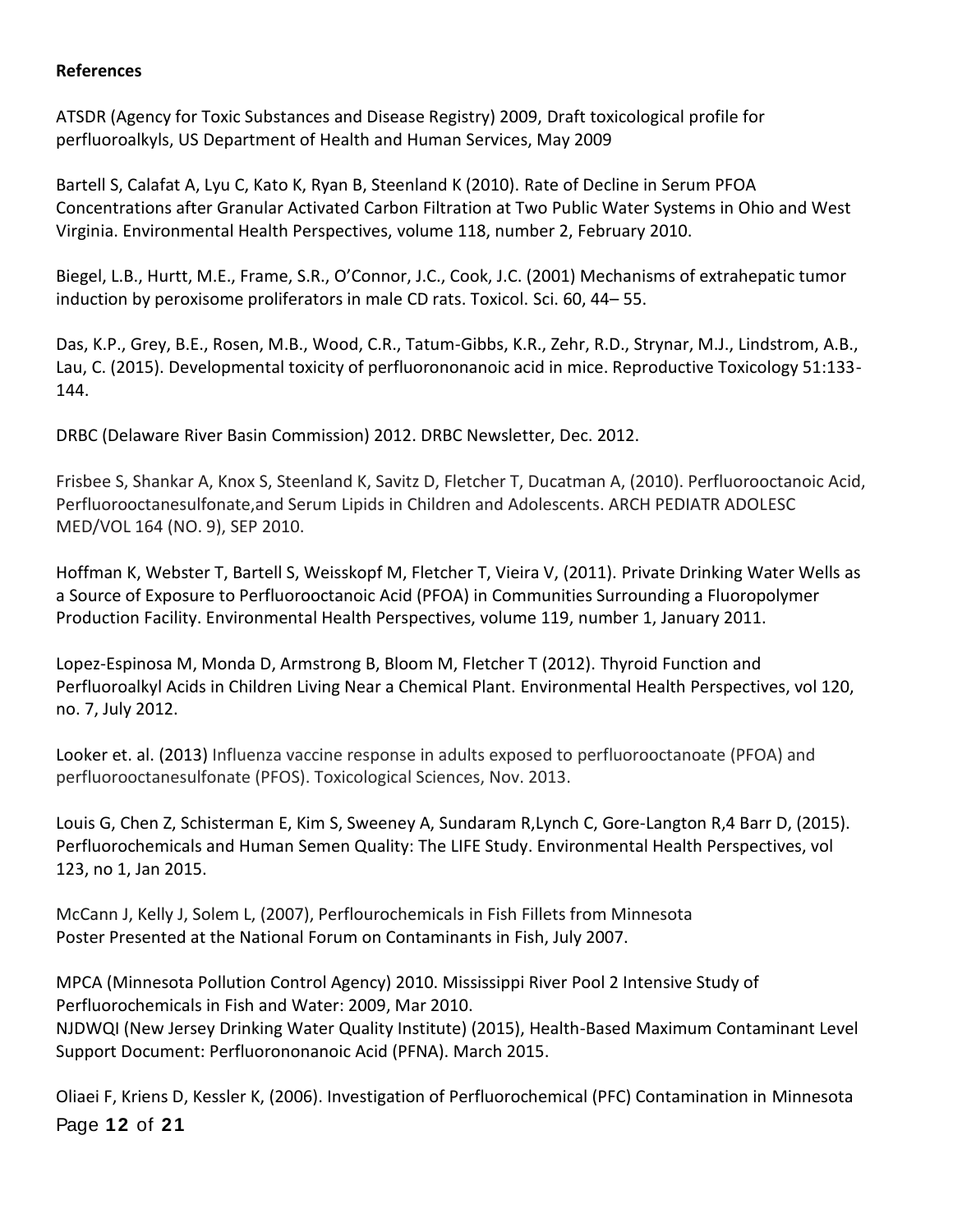Phase One, Report to Minnesota Senate Environmental Committee, 2006.

Oliaei F, Kriens D, Weber R, Watson A, (2012). PFOS and PFC releases and associated pollution from a PFC production plant in Minnesota (USA), Environ Sci Pollut Res, November 2012.

Sass, Perfluorochemicals in the Southeastern U.S., Alabama Department of Public Health <http://water.epa.gov/scitech/swguidance/fishshellfish/fishadvisories/upload/day2f.pdf>

Sibinski, L.J. (1987). Final report of a two year oral (diet) toxicity and carcinogenicity study of fluorochemical FC-143 (perfluorooctanoate ammonium carboxylate) in rats. Vols. 1–4, 3M Company/RIKER. No.0281CR0012; 8EHQ-1087-0394, October 16, 1987.

Steenland K, Jin C, MacNeil J, Lally C, Ducatman A, Vieira V, Fletcher T, (2009). Predictors of PFOA Levels in a Community Surrounding a Chemical Plant. Environmental Health Perspectives volume 117, number 7, July 2009.

Steenland **K**, Tinker S, Frisbee S, Ducatman A, Vaccarino V, (2009). Association of Perfluorooctanoic Acid and Perfluorooctane Sulfonate With Serum Lipids Among Adults Living Near a Chemical Plant. American Journal of Epidemiology, Aug 2009.

Steenland K, Tinker S, Shankar A, Ducatman A (2010) Association of Perfluorooctanoic Acid (PFOA) and Perfluorooctane Sulfonate (PFOS) with Uric Acid among Adults with Elevated Community Exposure to PFOA. Environ Health Perspect 118:229-233 (2010).

Steenland K, Zhao L,Winquist A, Parks C, (2013). Ulcerative Colitis and Perfluorooctanoic Acid (PFOA) in a Highly Exposed Population of Community Residents and Workers in the Mid-Ohio Valley. Environmental Health Perspectives, volume 121, no.8, August 2013.

Stump D, Holson J, Murphy S, Farr C, Schmit B, Shinohara M (2008). And oral two generation reproductive toxicity study of S-111-S-WB in rats. Reprod. Tox 25, 7-20

Thomford, P.J. (2002). 104-Week dietary chronic toxicity and carcinogenicity study with perfluorooctane sulfonic acid potassium salt (PFOS; T-6295) in rats. St. Paul, MN: 3M (cited in ATSDR, 2009).

USEPA 2005. Supplemental Guidance for Assessing Susceptibility from Early-Life Exposure to Carcinogens. EPA/630/R-03/003F, Mar 2005.

USEPA 2014. Guidance for Applying Quantitative Data to Develop Data-Derived Extrapolation Factors for Interspecies and Intraspecies Extrapolation. EPA/100/R-14/002F, 2014

Vested A, Ramlau-Hansen C, Olsen S, Bonde J, Kristensen S, Halldorsson T, Becher G, Haug L, Ernst E, Toft G (2013). Associations of *in Utero* Exposure to Perfluorinated Alkyl Acids with Human Semen Quality and Reproductive Hormones in Adult Men. Environmental Health Perspectives, vol 121, no 4, April 2013.

Vieira V, Hoffman K, Shin H-M, Weinberg J, Webster T, Fletcher T, (2013). Perfluorooctanoic Acid Exposure and Cancer Outcomes in a Contaminated Community: A Geographic Analysis. Environmental Health

Page **1 3** of **2 1**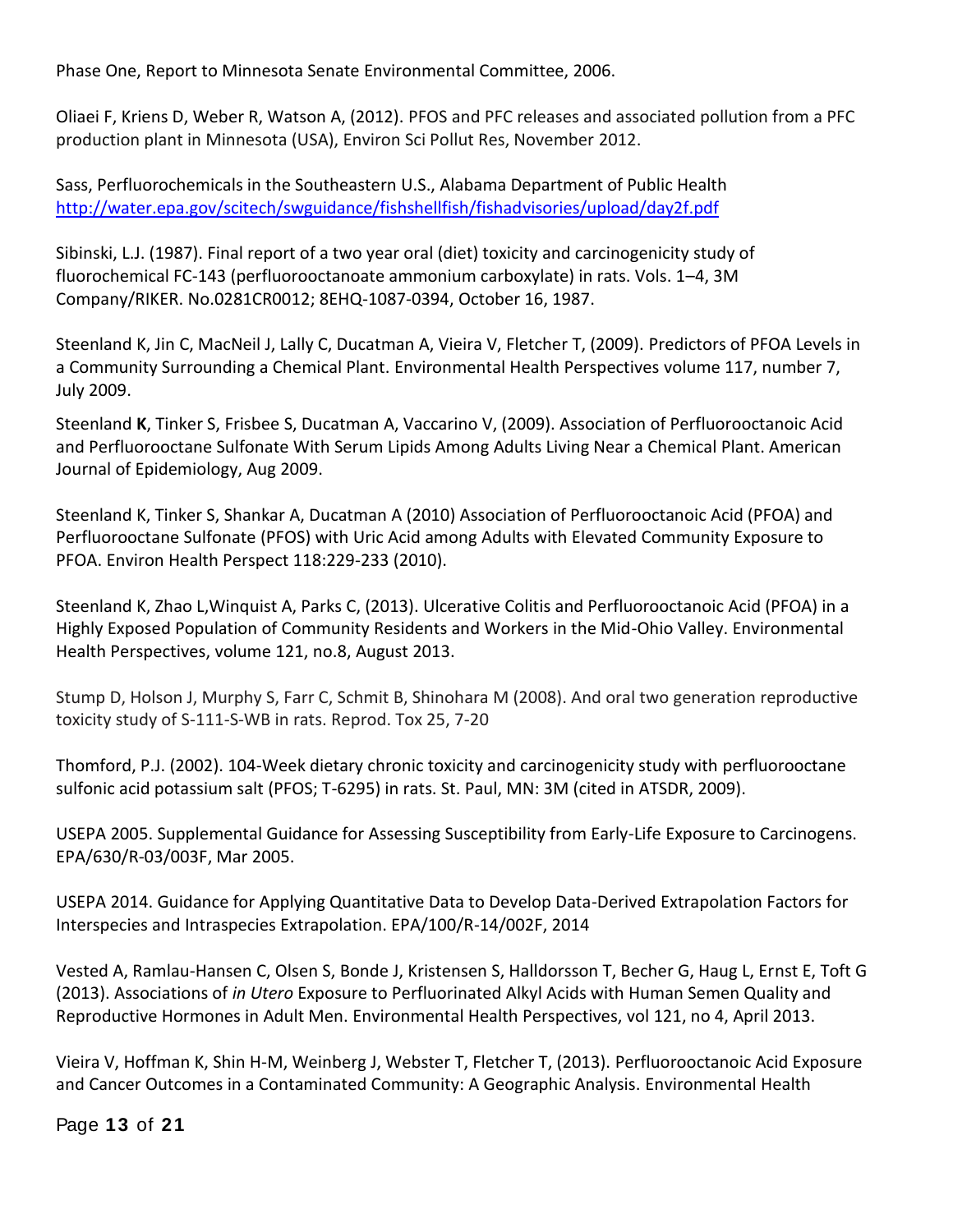Perspectives, vol 121, no 3, Mar 2013.

Webster, G. M., S. A. Venners, A. Mattman and J. W. Martin (2014). Associations between perfluoroalkyl acids (PFASs) and maternal thyroid hormones in early pregnancy: a population-based cohort study. Environ Res 133, 338-347.

Wolf, C.J., Zehr, R.D., Schmid, J.E., Lau, C., Abbott, B.D. (2010). Developmental effects of perfluorononanoic acid in the mouse are dependent on peroxisome proliferator-activated receptor-alpha. PPAR Res. 2010, pii: 282896.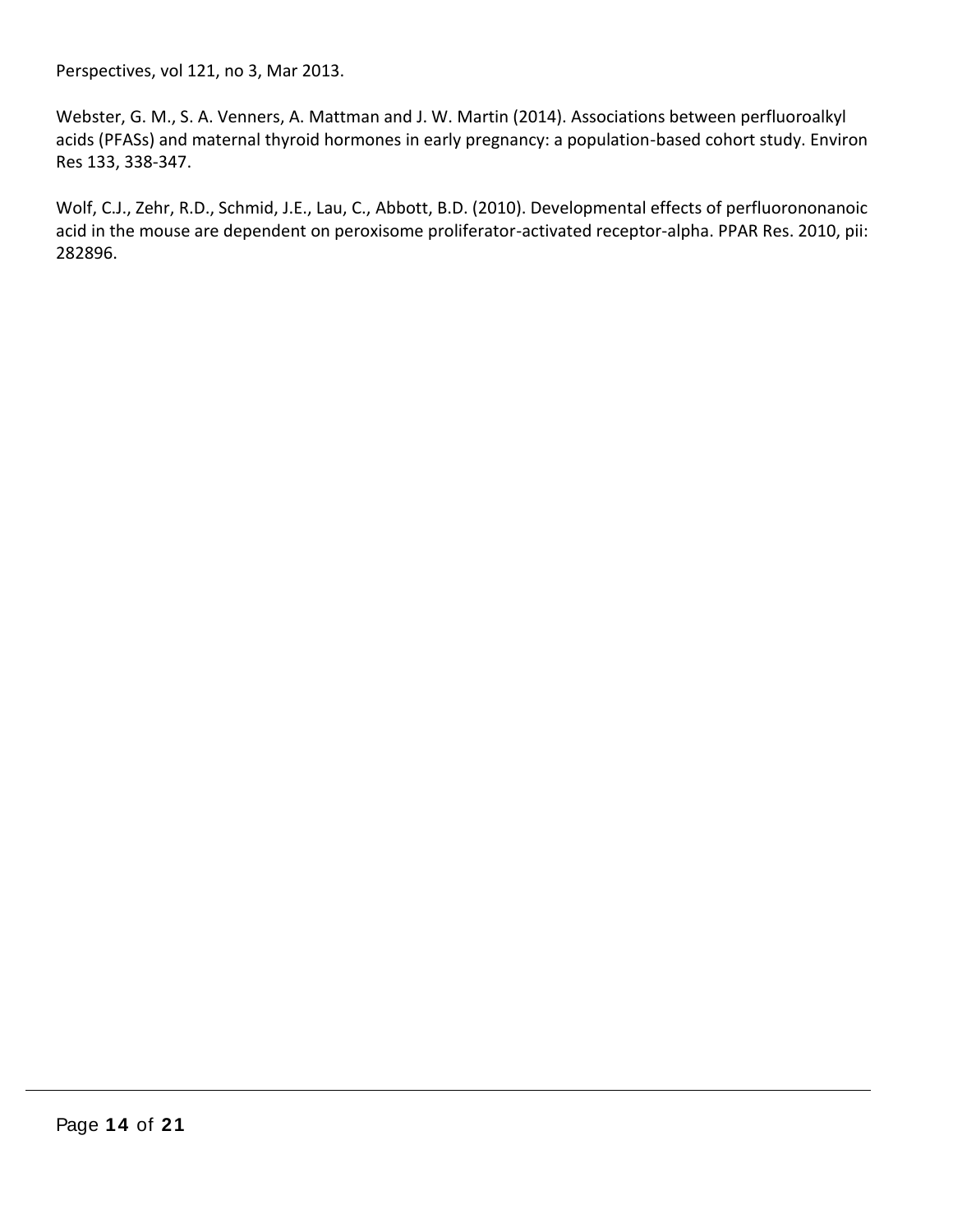# **Curriculum Vitae Fardin Zoe Oliaei**

#### **PROFILE**

- Accomplished scientist with years of experience in creating innovative solutions to challenging environmental problems related to public health, policy development and environmental sustainability.
- Experienced project manager with skills in the application of analytical methods and techniques necessary for working within the framework of state/federal environmental and public health organizations.
- Registered independent consultant in the UNEP and UNIDO experts' roster for U-POPs and New-POPs and implementation of the Stockholm Convention on Persistent Organic Pollutants.
- Rigorous researcher and team leader experienced in spearheading all phases of (planning, budgeting, developing, conducting, and directing) of environmental project management.
- Effective communicator with ability to translate complex scientific data into coherent material in order to inform audiences with varying degrees of knowledge about environmental issues.
- Conscientious professional with experience presenting expert witness testimony in litigation cases involving a wide range of environmental problems and related public health issues.
- Experienced college instructor developing and teaching natural sciences and environmental science and public health policy courses.

#### **EDUCATION**

Harvard University School of Public Health, Boston, MA Audited several courses: Air Pollution; Water Pollution; and Risk Assessment

Harvard University John F. Kennedy School of Government, Cambridge, MA Master in Public Administration Concentration*:* Leadership and International Env. Health Policy and Management

Western Michigan University, Kalamazoo, MI

PhD in Environmental Sciences

 Dissertation title: Acid Rain and Lake Acidification Impacts on Aquatic Life MS in Biology

Thesis title: Drinking Water Quality and Waterborne Diseases in Rural Iran

National University of Iran, Tehran, Iran BS Chemistry, Minor Biology **PROFESSIONAL EXPERIENCE**

#### **Cambridge Environmental Consulting, LLC.,** Boston, MA 2006 - Present **Senior Scientist and President**

 "Visiting Professor" at the Iranian National Institute of Oceanography (INIO) - conducted training workshops for INIO staff/scientist and coastal management professionals on the policy aspects of

Page **1 5** of **2 1**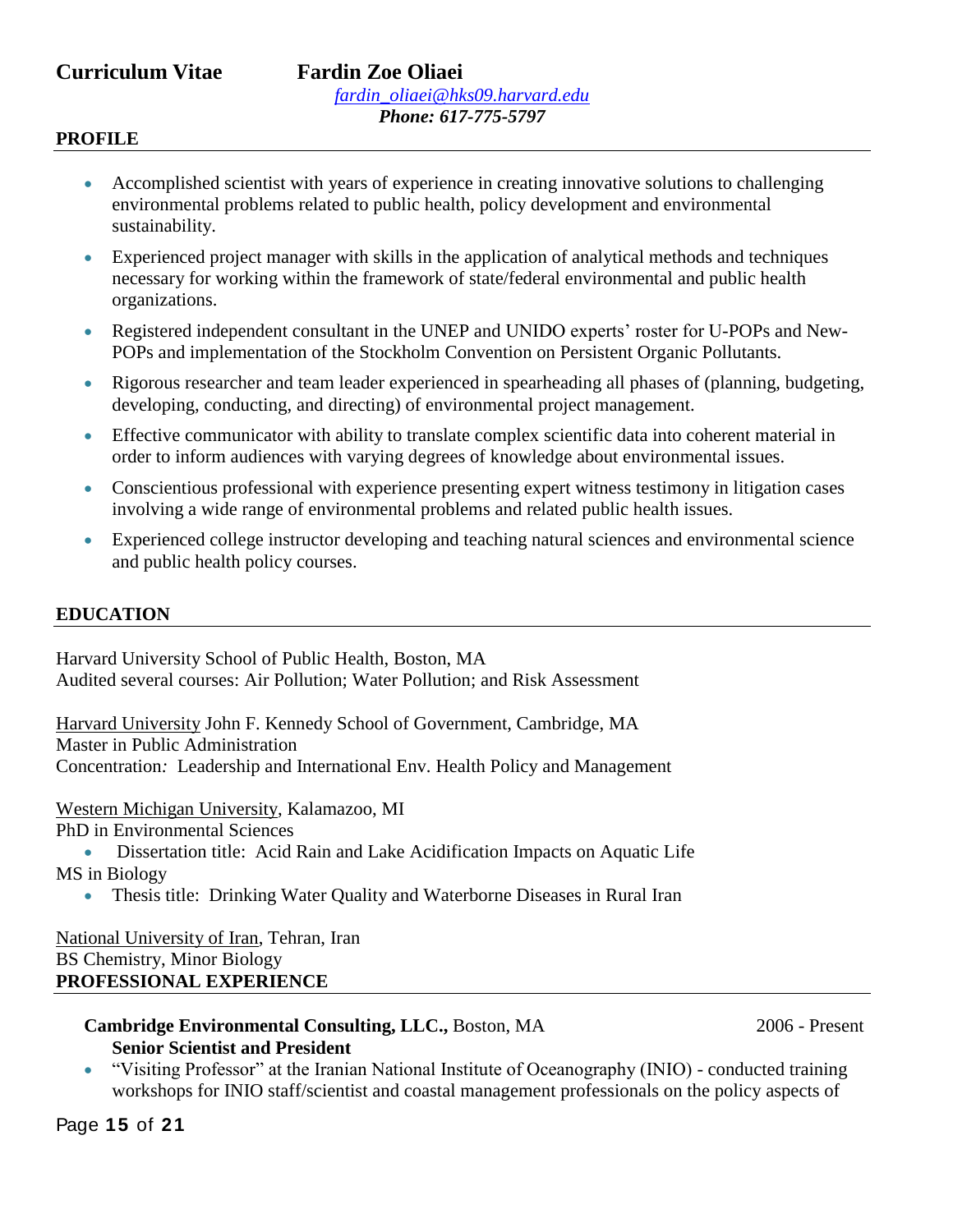coastal zone management and its implications. The training was tailored to the local cultural characteristics, government structure, resource integrity, and management needs of the country (2012).

- Invited by the Iranian Governor's Officials to visit and evaluate the environmental impacts of a historically contaminated site caused by the largest landfill located near the Caspian Sea. Developed an integrated solid waste management plan for implementation, including an assessment of all environmental risks, and the development of mitigation efforts required to minimize the adverse impacts on Public health and the environment (2012).
- Participated and presented two papers at Dioxin 2010 30th International Symposium on Halogenated Persistent Organic Pollutants (POPs) on 1) Presence of PBDEs in Minnesota Landfills – Environmental Releases and Exposure Potential, and 2) Investigation of PFOS/PFCs Contamination from a PFC Manufacturing Facility in Minnesota – Environmental Releases and Exposure Risks (2010).
- Chaired the "New POPs" Section (Implication of Stockholm Convention of New POPs) of the 11<sup>th</sup> International HCH and Pesticide Forum, Cabala, Azerbaijan (2012).
- Serve as expert witness in environmental litigation pertaining to release of industrial toxic contaminants.
- Conduct evaluations of toxic contaminants (including New POPs) and use dispersion modeling (groundwater, surface water, soils and air) to evaluate contaminants' environmental impacts and public health risks.
- Review and evaluate EPA documents related to the issuance of new source National Pollutant Discharge Elimination System (NPDES) permits to industrial activities.

#### **Women's Environmental Institute (WEI),** St. Paul, MN 2006 - 2012 **Principal Scientific Consultant**

- Served as a WEI Board Member and later, as the principal scientific consultant, developed environmental justice education program to promote environmental awareness, sustainability, and health disparity.
- Directed and managed projects on environmental issues related to public health and environmental quality.
- Analyzed the effectiveness and efficiency of existing environmental and public health programs for the implementation and administration of programs best fit the affected communities. Identified and presented to public policy makers the problems affecting concerned communities.
- Evaluated the impact of toxic pollutants on the growth and development of exposed children. Developed multimedia outreach programs to inform families about toxic exposure and consequences.
- Developed culturally specific environmental training and educational seminars for exposed communities through different radio stations and newspapers.

#### **Mote Marine Laboratory, Sarasota, FL 2007-2008 Associate Scientist**

- Designed health risk assessment framework to evaluate potential exposure pathways and toxicity effects of contaminants in Florida manatees. Contributed to development of research proposals.
- Evaluated public and environmental regulatory policies and proposed effective mitigation tools

### **Minnesota Pollution Control Agency (MPCA), St. Paul, MN 1989 - 2006**

Page **1 6** of **2 1**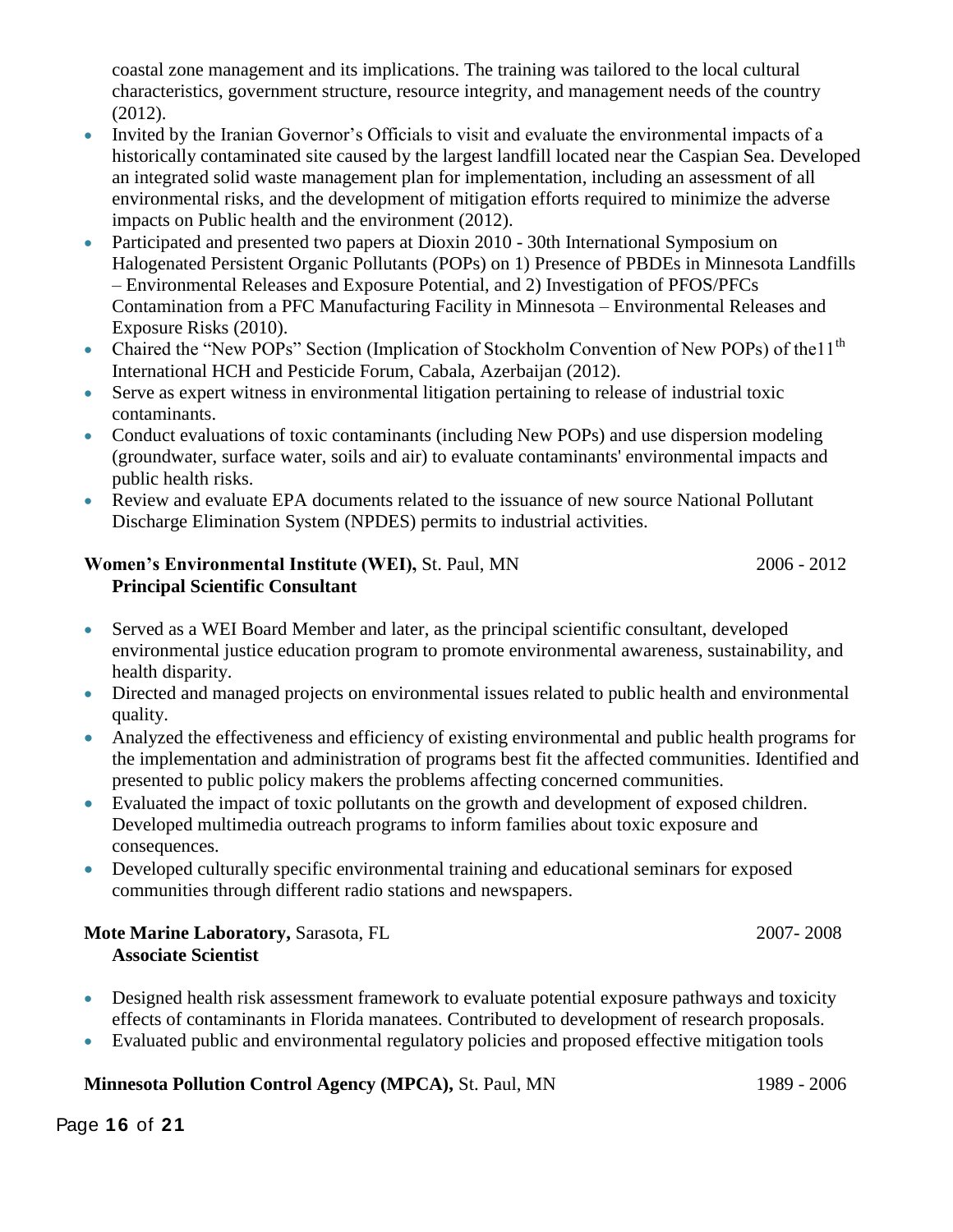#### **Senior Scientist, Project Manager, and Emerging Contaminants Program Coordinator**

- Developed policy, program analysis methods, and multimedia strategy to assess health impact of toxic chemicals.
- Initiated and led the Emerging Contaminants Program for the competent authority (MPCA).
- Prepared Environmental Impact Assessments (EIS) for major projects in MN and communicated the results, including the potential social, and economic impacts of these projects with authorities and public.
- Represented the MPCA as a scientific expert, liaison, and critical state contact in the PCBs, Dioxin, and emerging contaminants activities of the US EPA, Great Lakes Binational Strategy (GLBNS) and in other related national and international programs.
- Worked closely with diverse array of clientele and stakeholders (federal and state governments, industry, grass root organizations, affected communities, and the state legislators) to develop progressive environmental policies and educational materials.
- Presented at international conferences and gave presentations regarding environmental issues in public meetings, legislative hearings and governmental agencies.
- Managed contracts and secured federal/state grants and awards for health impacts of contaminant in Minnesota.
- Developed statewide air toxics monitoring/bio-monitoring network using mass balance and integrated air exposure-effect models.
- As the technical coordinator and MPCA liaison, built partnership between PCA and other sister agencies (MN Department of Health, MN Department of Natural Resources, and MN Department of Agriculture), USA EPA, and MN university researchers for ongoing efforts to identify, evaluate, control, regulate, and reduce the emerging pollutants with endocrine disruptive characteristics (PFOS and PFOA, PBDEs, and pharmaceuticals).
- Assessed the current regulations and programs already in place that may be addressing reduction of toxic contaminants of concern, identified unregulated emerging contaminants of greatest potential risk to human health and the MN environment, rationale of why these contaminants need to be regulated.

### **TEACHING EXPERIENCE**

Teach biology, chemistry, environmental science, health and policy-related courses (Elements of Health and Wellness, Foundations of Research, Public Policy Planning and Implementation), part-time at:

|           | • University of Phoenix $-$ Adjunct Faculty             | Boston, MA        | $2010$ - Present |
|-----------|---------------------------------------------------------|-------------------|------------------|
|           | <b>Regis College</b> – Adjunct Professor                | Weston, MA        | $2012 - 2013$    |
|           | <b>Hamline University – Adjunct Assistant Professor</b> | St. Paul, MN      | $2002 - 2003$    |
|           | <b>St. Paul College – Adjunct Assistant Professor</b>   | St. Paul, MN      | 1998 - 2002      |
| $\bullet$ | <b>Inver Hills Community College – Adjunct Faculty</b>  | St. Paul, MN      | 1996 - 2002      |
| $\bullet$ | <b>Minnesota Department of Corrections</b>              | Various locations | 1998 - 2000      |
| $\bullet$ | <b>Normandale Community College – Adjunct Faculty</b>   | Bloomington, MN   | 1990 - 1998      |
| $\bullet$ | <b>Northland College - Assistant Professor</b>          | Ashland, WI       | 1986 - 1989      |
|           | Western Michigan University - Teaching Assistant        | Kalamazoo, MI     | 1980 - 1985      |
|           |                                                         |                   |                  |

#### **PROFESSIONAL AFFILIATIONS**

Member, **PCB Elimination Network (PEN)** of the Stockholm Convention 2011 - Present

• Member, **Society of Environmental Toxicology and Chemistry** 1990 - Present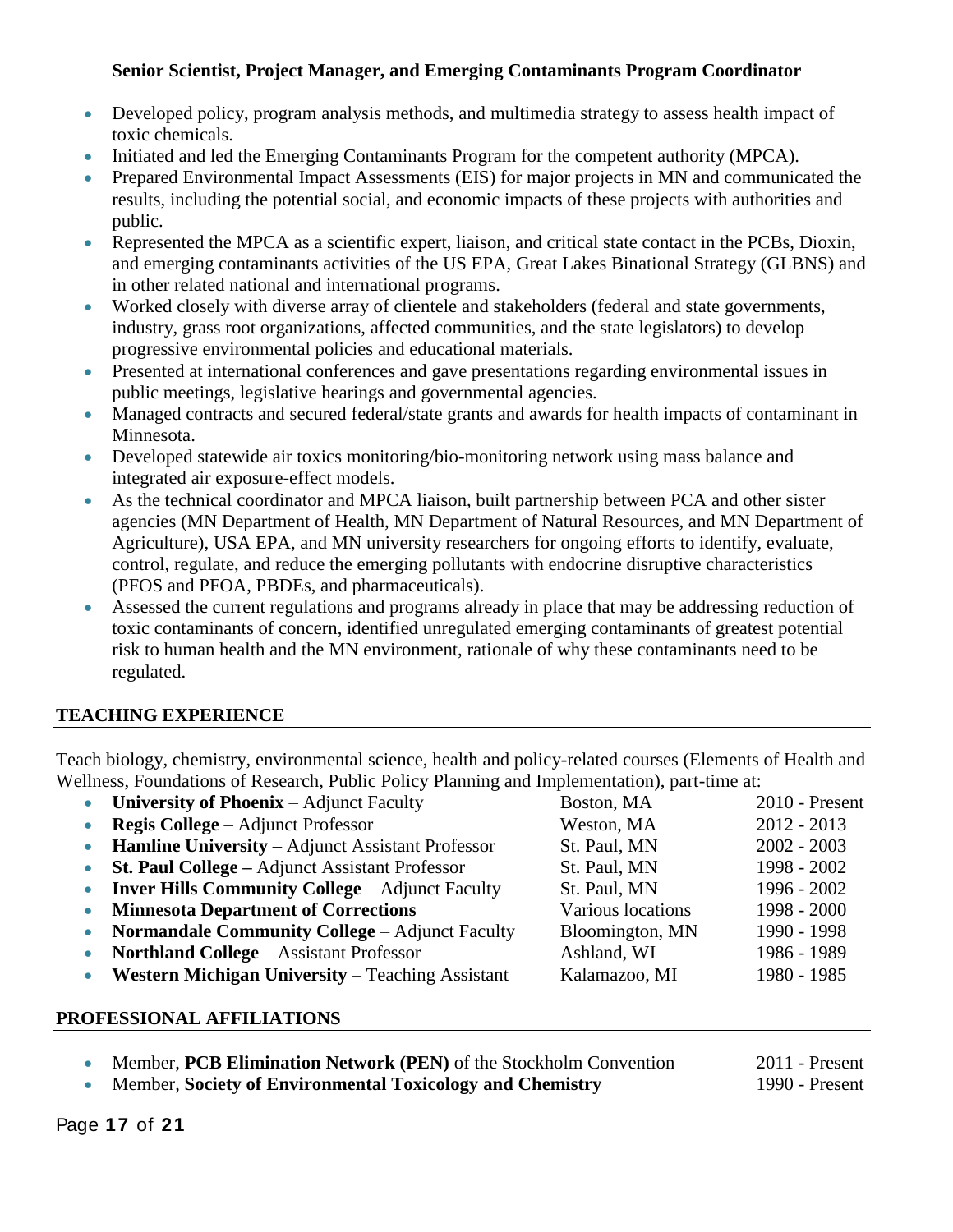| Member, Board of Directors, Women's Environmental Institute         | 2003 - Present |
|---------------------------------------------------------------------|----------------|
| Member, Aquatic Biogeochemistry Research Group, Harvard University, |                |
| Harvard School of Public Health (HSPH)                              | $2010 - 2012$  |
| <b>Member, American Chemical Society</b>                            | 1992 - 2010    |
| Member, Air and Waste Management Association                        | 1998 - 2010    |

#### **LANGUAGE SKILLS**

• Fluent in English and Farsi (Persian)

#### **PUBLICATIONS**

- Brambilla, G., d'Hollander, W. Oliaei, F., Stahl, T., and Weber, R. Pathways and factors for food safety and food security at PFOS contaminated sites within a problem based learning approach, Accepted for publication at Chemosphere, 2014.
- Oliaei, F., Weber, R., Watson, A., and Kriens, D. Review of Environmental Releases and Exposure Risk of PFOS/PFAS Contamination from a PFOS Production Plant in Minnesota. Environmental Science and Pollution Research, 2013.
- Oliaei, F., Weber, R., and Watson, A. Landfills and Wastewater Treatment Plants as Sources and Reservoir of Polybrominated Diphenyl Ether (PBDE) Contamination. Environmental Science and Pollution Research, 2012.
- Weber, R., Watson, A., and Oliaei, F. *The Stockholm Convention Listing of New POPs – Implications and Follow Up Activities.* 11<sup>th</sup> International HCH and Pesticide Forum, Cabala, Azerbaijan, 2011.
- Oliaei, F., Weber, R., and Watson, A. *Landfills and Wastewater Treatment Plants as Sources of Polybrominated Diphenyl Either (PBDE) Contamination.* 11<sup>th</sup> International HCH and Pesticide Forum, Cabala, Azerbaijan, 2011.
- Oliaei, F., Weber, R., and Watson, A. Contamination of Drinking Water and the Environment by Production and Industrial Use of Perfluoroalkyl Compounds (PFCs). 11<sup>th</sup> International HCH and Pesticide Forum, Cabala, Azerbaijan, 2011.
- Weber, R., Watson, A., Forter, M., and Oliaei, F. *Persistent Organic Pollutants and Landfills – A Review of Past Experiences and Future Challenges.* Journal of Waste Management & Research, 29(1), 107-121, 2011.
- Oliaei, F., Weber, R., and Watson, A. *Presence of PBDEs in Minnesota Landfills – Environmental Releases and Exposure Potential.* Organohalogen Comp. 72, 1346-1349, 2010. http://www.dioxin20xx.org/pdfs/2010/10-1509.pdf
- Oliaei, F, Kriens, D, and Weber, R. *Investigation of PFOS/PFCs Contamination from a PFC Manufacturing Facility in Minnesota – Environmental Releases and Exposure Risks.* Organohalogen Comp. 72, 1338-1341, 2010. http://www.dioxin20xx.org/pdfs/2010/10-1507.pdf.
- Oliaei (2010), *Update on PFC Investigation and Health Risks,* [http://www.w-e-i.org/update-pfc](http://www.w-e-i.org/update-pfc-investigation-and-health-risks-fardin-oliaei-2010)[investigation-and-health-risks-fardin-oliaei-2010](http://www.w-e-i.org/update-pfc-investigation-and-health-risks-fardin-oliaei-2010)
- Oliaei, F., and Kriens, D. *Environmental Releases of Perfluoroalkyl compounds from Two Landfills at the PFOS/PFC Production Site in Minnesota.* EPA – PFAA Day III, 2010.
- Oliaei, F., and Kriens, D. *Discovery of PFOS/PFC Contamination in Fish Near a PFOS/PFC Manufacturing Plant in Minnesota.* EPA – PFAA Day III, 2010.
- Oliaei, F., Kriens, D., and Kessler, K. *Perfluorochemical (PFC) Investigation in Minnesota: Phase One.* Minnesota Pollution Control Agency (MPCA). Legislative Report 2006. (79 pages).

Page **1 8** of **2 1**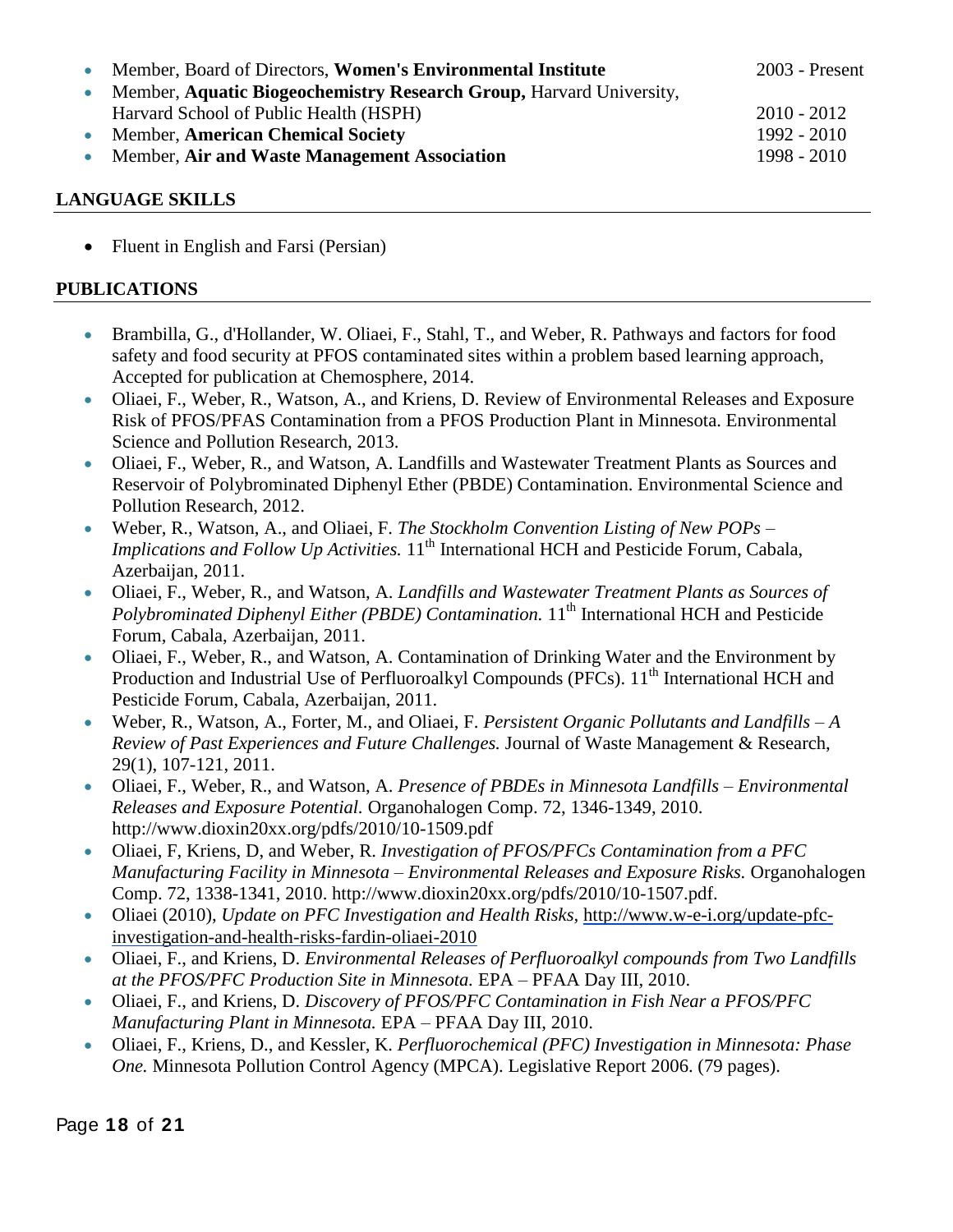- Oliaei, Fardin. *The presence and Distribution of Perfluorochemicals (PFCs) in Minnesota.* The EPA, Federal-State Toxicology and Risk Analysis Committee Meeting (FSTRAC), 2005.
- Oliaei, Fardin. *Flame Retardant: Polybrominated Diphenyl Ethers (PBDEs) in Minnesota.*  Minnesota Pollution Control Agency (MPCA). Legislative Report 2005. (34 pages).
- Oliaei, Fardin. *The Presence and Distribution of PBDEs in MN's Landfills, Wastewaters and the Environment.* Minnesota Pollution Control Agency (MPCA). Annual Report of the Closed Landfill Program (CLP). 2004
- Oliaei, F., and Hamilton, C. *PBDE congener profiles in fish with different feeding behaviors from major rivers in Minnesota.* Organohalogen Comp. 64, 356-359, 2003.
- Oliaei, F., King, P., and Phillips, L. *Occurrence and Concentrations of Polybrominated Diphenyl Ethers (PBDEs) in Minnesota Environment.* Organohalogen Comp. 58, 185-188, 2002.
- Pratt, G., Oliaei, F., Wu, C., Palmer, K., and Fenske, M. *An Assessment of Air Toxics in Minnesota.*  Environmental Health Perspective. 108(9), 815-825, 2002.
- Oliaei, Fardin. *Flame Retardants: Persistent, Bioaccumulative and Toxic Chemicals.* The EPA, Federal-State Toxicology and Risk Analysis Committee Meeting (FSTRAC). 2000.
- Oliaei, Fardin. *Toxic Air Pollutant Update.* Minnesota Pollution Control Agency (MPCA). 1999.
- Oliaei, Fardin. *Minnesota Air: Air Quality and Emissions Trends.* Minnesota Pollution Control Agency (MPCA). 1997, (215 pages).
- Pratt G., Gerbec, P., Livingston S., Oliaei F., Bollweg G., Paterson S., and Mackay D. *An indexing system for comparing toxic air pollutants based upon their potential environmental impacts.*  Chemosphere 27(8), 1359-1379, 1993.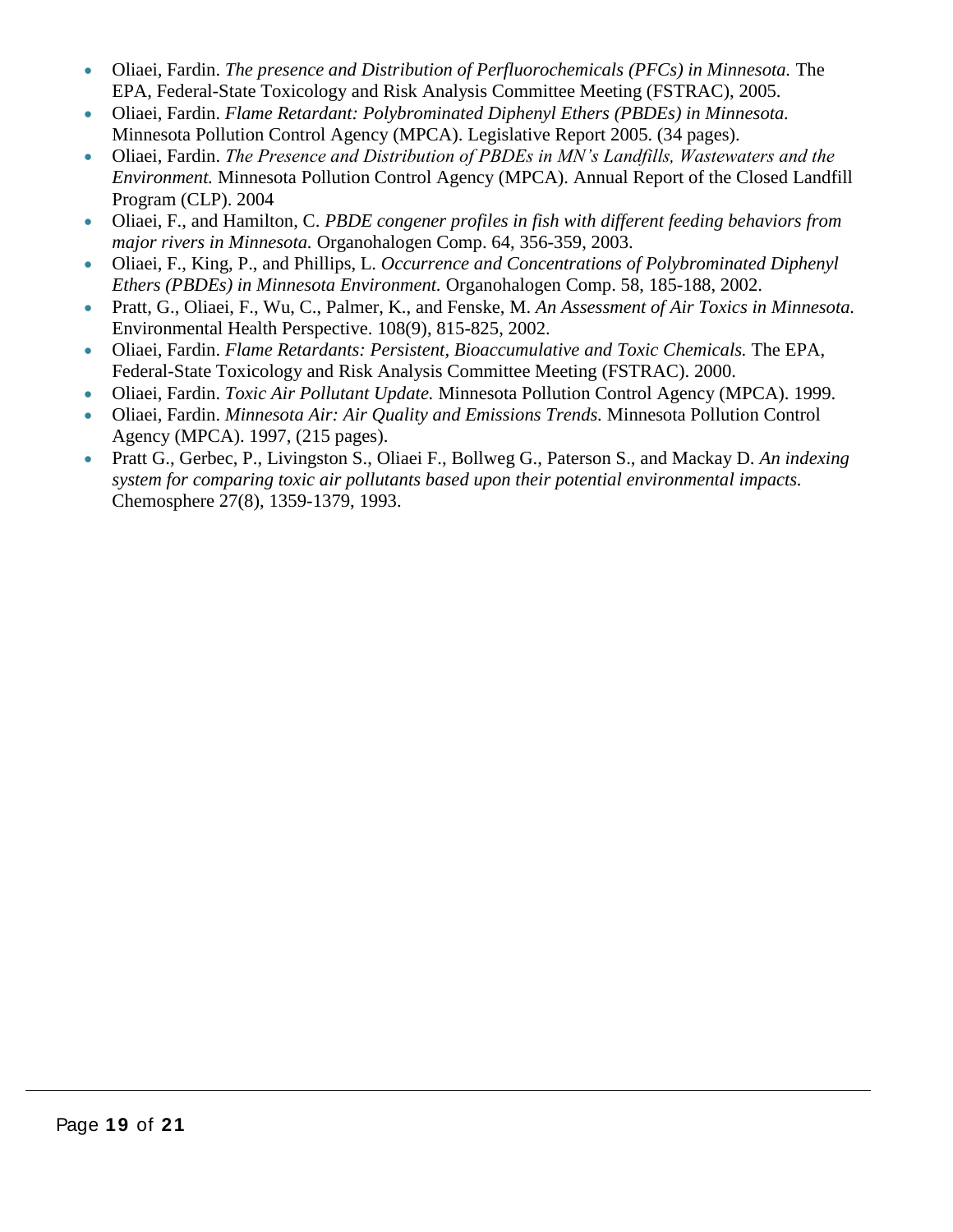# **Don Kriens Curriculum Vitae**

# **AREAS OF EXPERTISE**

- Professional engineer range of civil and environmental engineering projects, and design.
- Exposure and risk assessments for human health.
- Project manager toxic contaminant cleanup projects.
- Design of water/wastewater treatment systems, hydro-geologic studies, remediation projects, stormwater control, and hazardous waste cleanups (Superfund).
- Industrial technologies and processes, pollution prevention, industrial process chemistry, and application of emerging treatment technologies to industries.
- HAZMAT trained.
- Regulatory enforcement, civil and criminal. Skilled in technical writing and presentation, and negotiation. Knowledge of federal and state environmental regulatory programs.
- Global water scarcity problems, environmental policy and justice, climate change impacts, energy, and engineering economic analysis.
- Modeling exposure and risk of chemicals, including disinfection byproducts and contaminants in drinking water supplies.

# **EDUCATION**

HARVARD UNIVERSITY, Cambridge, MA Sc.D. Environmental Health Concentration - Exposure Sciences

HARVARD UNIVERSITY, Cambridge, MA M.S. Environmental Health

UNIVERSITY OF IOWA, Iowa City, Iowa. M.S. Environmental Engineering

UNIVERSITY OF IOWA, Iowa City, Iowa.

B.S. Sciences

# AWARDS

Bush Foundation Leadership Fellow 2008 U.S. EPA Civil and Criminal Investigation Award Harvard University Andelot Scholarship Harvard University Water Initiative Fellow

# **PROFESSIONAL EXPERIENCE**

# *1978-2008 MINNESOTA POLLUTION CONTROL AGENCY, St. Paul, MN*

Principal Engineer

Lead agency technical expert for water projects. Mentor to engineers, hydro-geologists, and other technical staff.

Page **2 0** of **2 1**